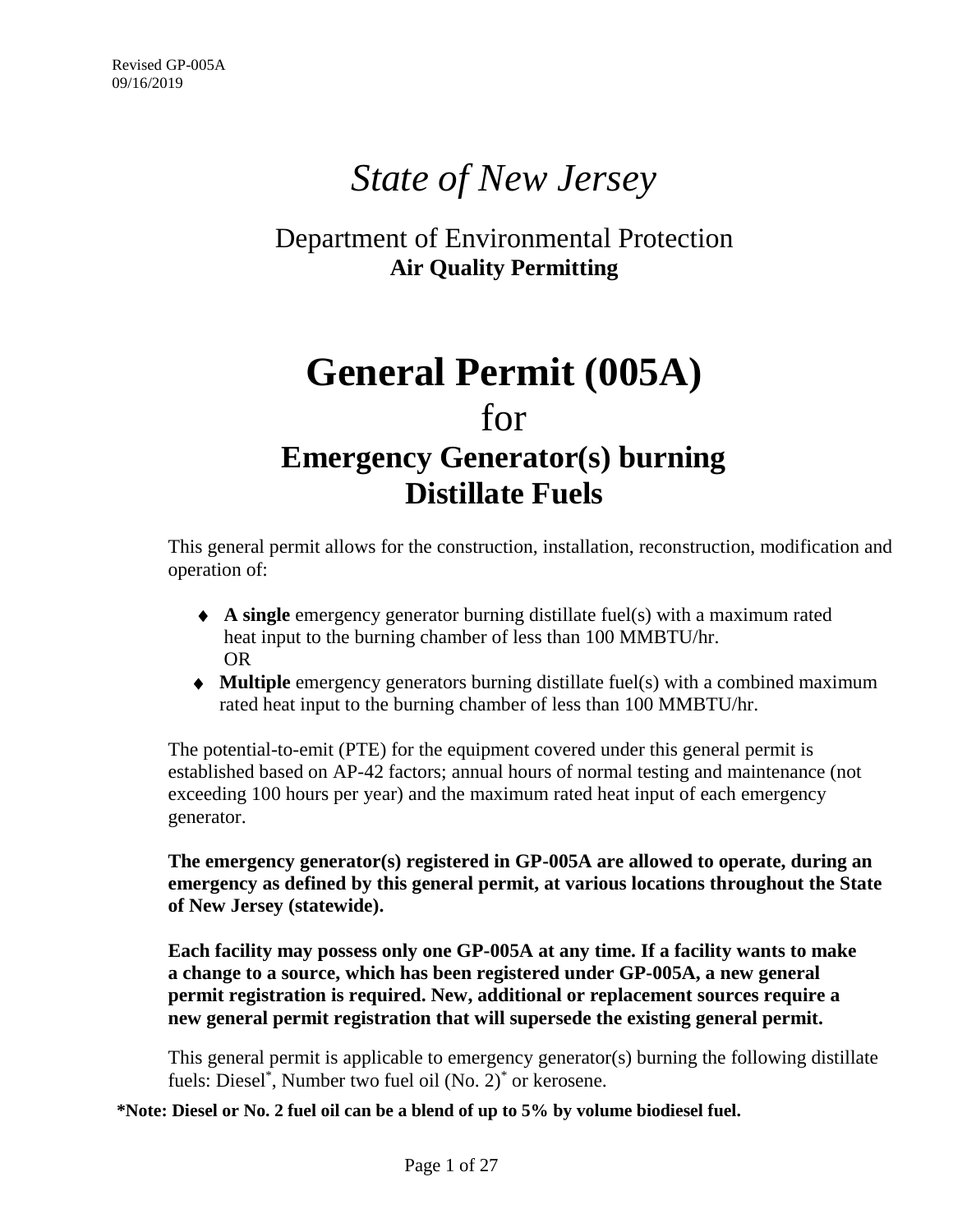#### **I. DEFINITIONS**

The terms used in this General Permit shall have the meanings given to them in N.J.A.C. 7:27-et seq. or as listed below:

**"Area Source of HAPS"** means any stationary source of hazardous air pollutants that is not a major source as defined in 40 CFR 63.2

**"Biodiesel Fuel"** means a commercial fuel that meets American Society for Testing and Materials (ASTM) 6751 Specification.

**"Certified Engine"** means an engine certified by USEPA to conform to the emission standards for the model year and power rating found at in the federal New Source Performance Standards Subpart IIII—Standards of Performance for Stationary Compression Ignition Internal Combustion Engines.

**"CI"** means Compression Ignition Engine

**"Commercial emergency stationary RICE"** means an emergency stationary RICE used in commercial establishments including but not limited to office buildings, hotels, stores, telecommunications facilities, restaurants, financial institutions, banks, doctor's offices, sports and performing arts facilities.

**"Distillate Fuels"** means number two fuel oil, diesel and kerosene.

**"Emergency"** means any situation that arises from sudden and reasonably unforeseeable events beyond the control of an owner or operator of a facility, such as an unforeseen system capacity shortage caused by an act of God, that requires immediate corrective action to prevent system collapse or to restore normal operations at the facility

**"Emergency Generator"** means a combustion source that (this definition includes fire pumps):

- 1. Is located at a facility and produces mechanical or thermal energy, or electrical power exclusively for use at the facility; and
- 2. Is the source of mechanical or thermal energy, or electrical power when the primary source of energy is unavailable as a result of;
	- i. A power disruption that results from construction, repair, or maintenance activity at the facility. Operation of the combustion source under this subparagraph is limited to 30 days in any calendar year, not including operation during the performance of normal testing and maintenance procedures, as recommended in writing by the manufacturer, the facility's standard operating procedure, and/or as required in writing by a Federal or State law or regulation; provided at N.J.A.C. 7:27-19.2(d)1;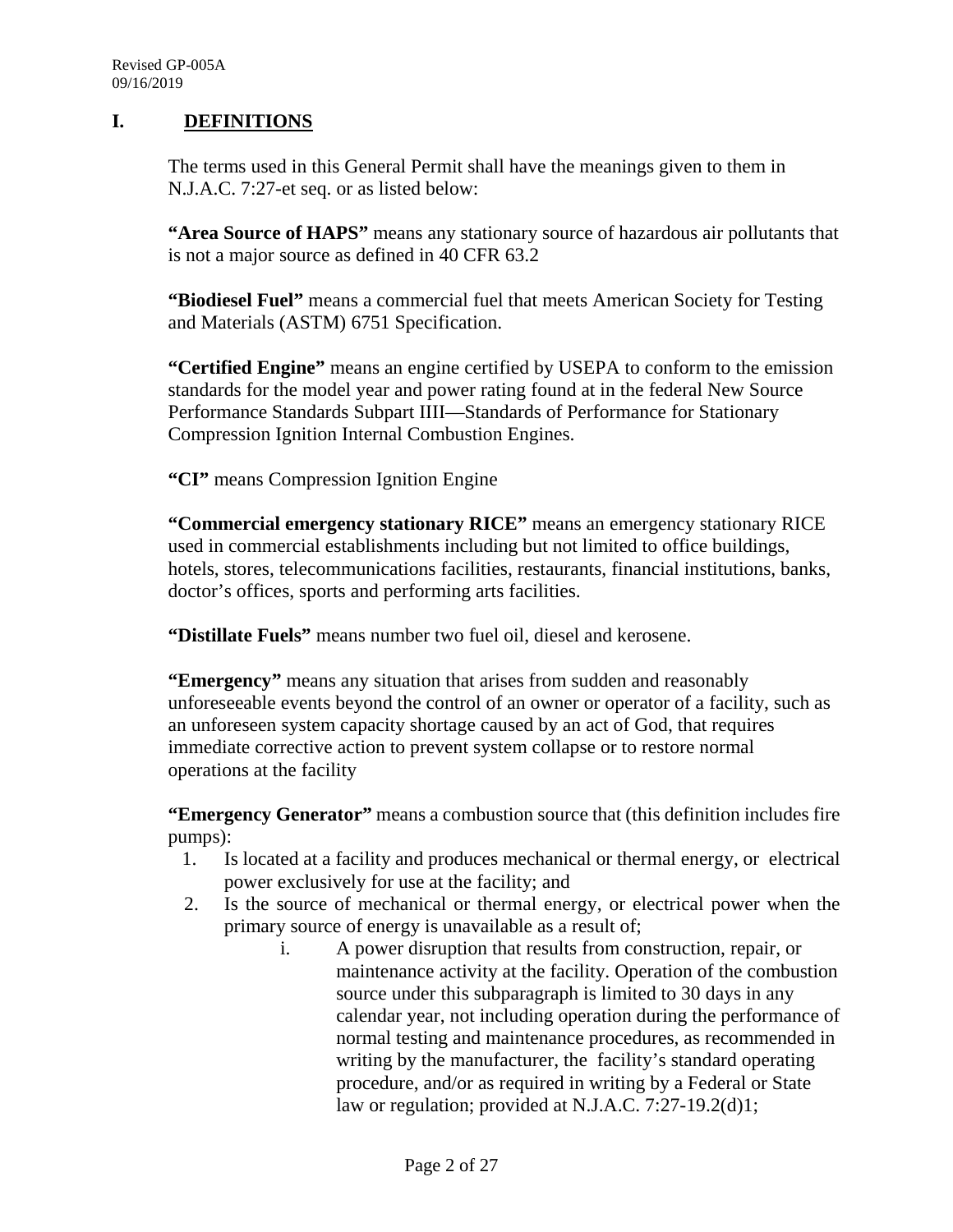- ii. A power outage or failure of the primary source of mechanical or thermal energy because of an emergency; (for fire pump(s) used to provide power to pump water for fire suppression or protection, or in case of flood, and/or sensors detect a loss of pressure in the fire water system – as when one or more sprinkler heads actuate due to exposure to heat above their design temperature); or
- iii. A voltage reduction issued by PJM and posted on the PJM internet website [\(www.pjm.com\)](http://www.pjm.com/) under the "emergency procedures" menu.

**"Institutional emergency stationary RICE"** means an emergency stationary RICE used in institutional establishments including but not limited to medical centers, nursing homes, research centers, institutions of higher education, correctional facilities, elementary and secondary schools, libraries, religious establishments, police stations, and fire stations.

**"ICE"** means Internal Combustion Engine

**"Maximum Achievable Control Technology"** Subpart ZZZZ means the federal Maximum Achievable Control Technology Standards Subpart ZZZZ "National Emission Standards for Hazardous Air Pollutants for Stationary Reciprocating Internal Combustion Engines" codified at 40 CFR 63.6580 et. seq.

**"Maximum Rated Heat Input"** means the maximum amount of fuel a combustion source is able to combust in a given period as stated by the manufacturer of the combustion source. This term is expressed in BTUs per hour, based on the higher heating value of the fuel.

**"MMBTU/hr"** means a unit of heat input rate shown as millions of British Thermal Units per hour.

**"New Source Performance Standards"** Subpart IIII means the federal New Source Performance Standards Subpart IIII—Standards of Performance for Stationary Compression Ignition Internal Combustion Engines codified at 40 CFR 60.4200 et. seq.

**"Non-resettable hour meter"** means a meter which records all periods of engine operation as cumulative hours that cannot be reset to zero or any other value other than cumulative recorded time.

**"Residential emergency stationary RICE"** means an emergency stationary RICE used in residences including but not limited to homes or apartment buildings.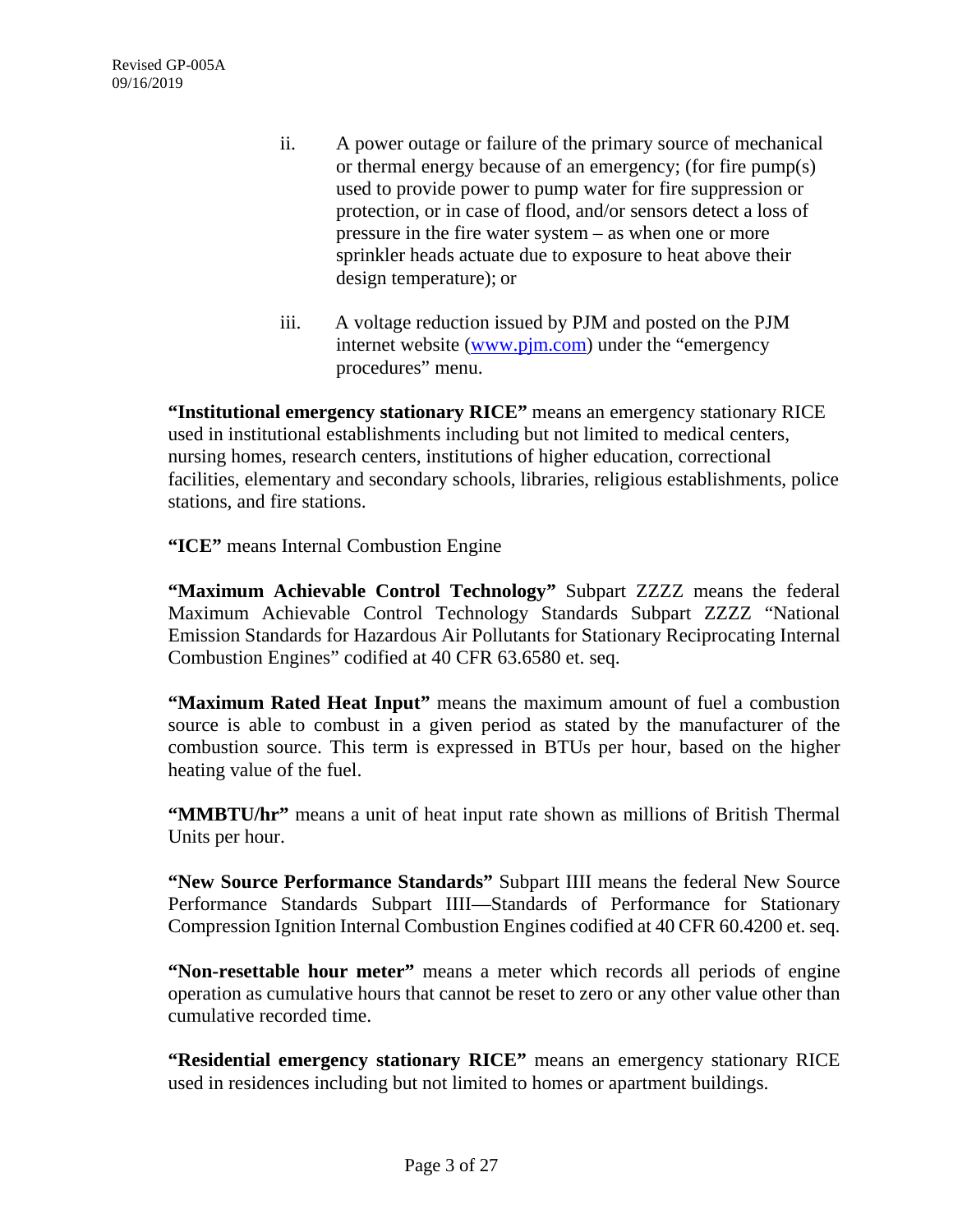**"RICE"** means Reciprocating Internal Combustion Engine

#### **II. AUTHORITY**

This General Permit is issued under the authority of N.J.S.A 26:2C-9.2. This General Permit shall allow for inspection and evaluation to assure conformance with all provisions of N.J.A.C. 7:27 et seq. An opportunity for public comment on this General Permit was provided on June 17, 2019.

#### **III. APPLICABILITY**

This General Permit allows for the construction, installation, reconstruction, modification and operation of:

- ♦ **A single** emergency generator burning distillate fuel(s) with a maximum rated heat input to the burning chamber of less than 100 MMBTU/hr. OR
- ♦ **Multiple** emergency generators burning distillate fuels with a combined maximum rated heat input to the burning chamber of less than 100 MMBTU/hr.

The potential-to-emit (PTE) for the equipment covered under this general permit is established based on AP-42 factors; annual hours of normal testing and maintenance (not exceeding 100 hours per year) and the maximum rated heat input of each emergency generator.

**The emergency generator (s) registered in GP-005A are allowed to operate, during an emergency as defined by this general permit, at various locations throughout the State of New Jersey (statewide).**

**Each facility may possess only one GP-005A at any time. If a facility wants to make a change to a source, which has been registered under GP-005A, a new general permit registration is required. New, additional or replacement sources require a new general permit registration that will supersede the existing general permit.**

This general permit is applicable to emergency generator(s) burning the following distillate fuels: Diesel\* , Number two fuel oil (No. 2)\* or kerosene.

**\*Note: Diesel or No. 2 fuel oil can be a blend of up to 5% by volume biodiesel fuel.**

#### **IV. EXCLUSIONS**

#### **This general permit cannot be used to register the following equipment:**

1. A boiler or turbine.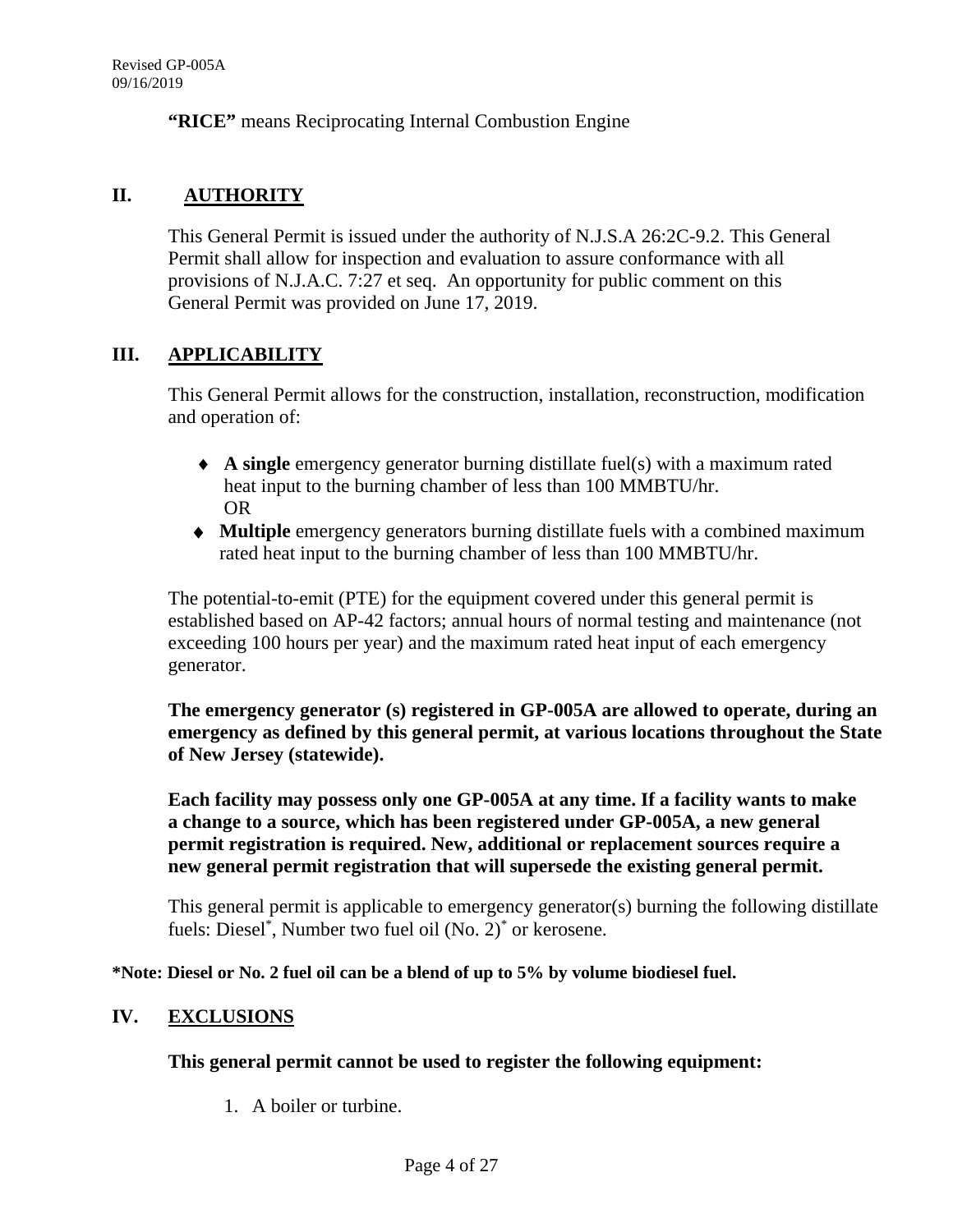- 2. An emergency generator that combust fuels other than No. 2 fuel oil, diesel and kerosene. Generators that burn gaseous fuel may obtain a regular air permit (Preconstruction Permit or Operating Permit). Generators that are installed as part of combined heat and power system (CHP) may qualify for CHP General Permit.
- 3. Emergency generators subject to Standards of Performance for Stationary Compression Ignition Internal Combustion Engines (NSPS IIII) which are required to be stack tested pursuant to 40 CFR 60.4211.
- 4. An emergency generator which requires greater than 100 hours per year for normal testing and maintenance.
- 5. An emergency generator covered by a contract to operate during emergency demand response periods, peak shaving, or any other similar financial agreement.
- 6. An emergency generator which makes the facility a major source for hazardous air pollutants HAPs, as determined by facility's own evaluation, as defined in 40 CFR 63 (National Emission Standards for Hazardous Air Pollutants for Source Categories).
- 7. An emergency generator with a displacement greater than 30 liters per cylinder.

## **V. EQUIPMENT / CONTROL SPECIFICATIONS**

♦ The Permittee shall retain on site the following records for each emergency generator:

1. The maximum rated heat input of the engine, in millions of BTU per hour (HHV), per manufacturer's specifications,

2. The nameplate power output rating of the generator (BHP), and

3. Written manufacturer's specifications or written standard operating procedures prepared by the owner or operator.

4. Performance test results or records of engine manufacturer data indicating compliance with the standards or Certification, whichever is applicable.

- ♦ The CI internal combustion engines that use distillate fuel must use distillate fuel that meets 15 ppm (0.0015 percent) maximum sulfur content. Fuel purchased after obtaining this GP-005A shall not exceed this limit of 15 ppm.
- ♦ The following model year emergency generator(s) combusting distillate fuel shall be certified to the emissions standards outlined at the Standards of Performance for Stationary Compression Ignition Internal Combustion Engines (NSPS IIII) for owners and operators specified at 40 CFR 60.4205: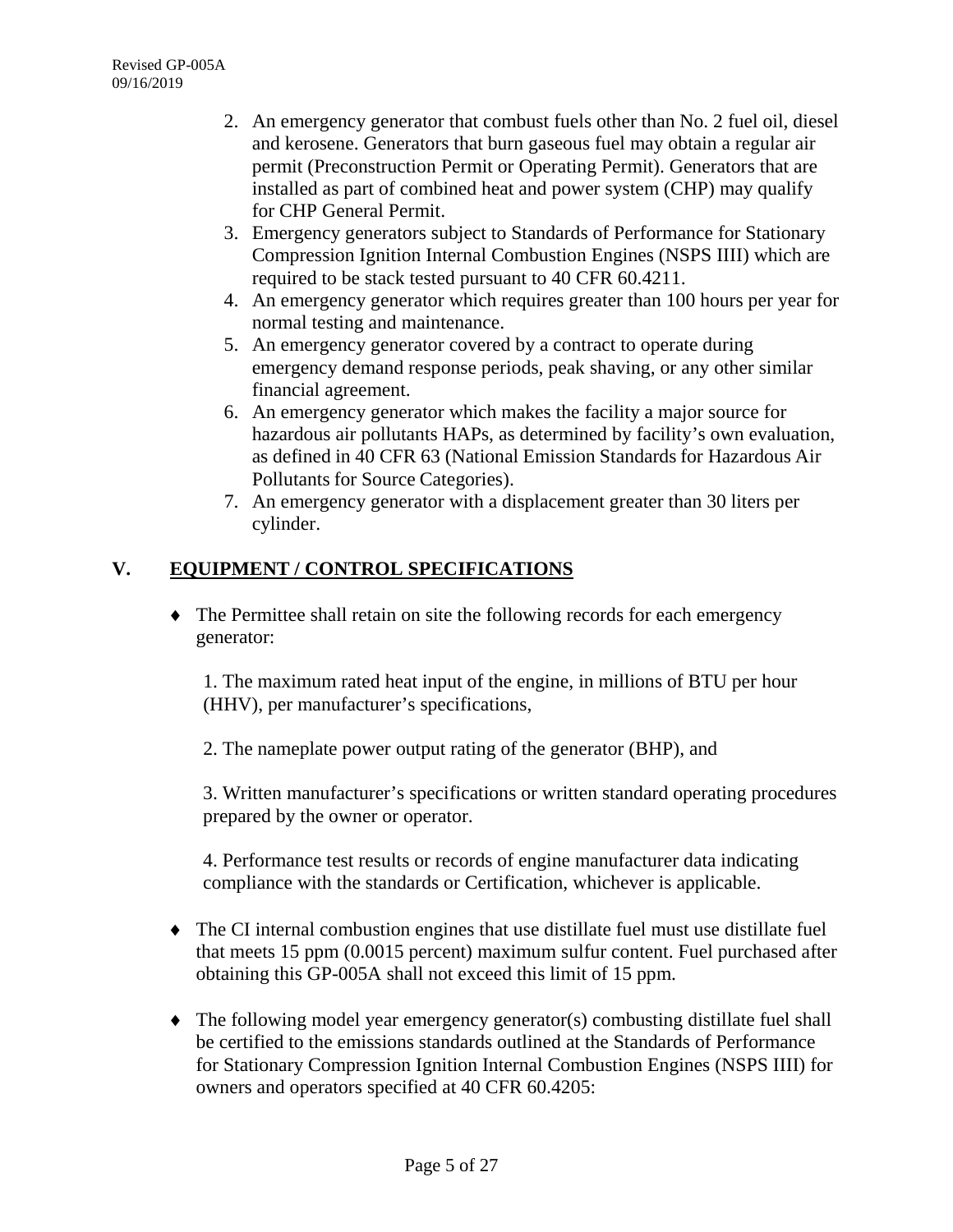- 1. All model year 2007 and later emergency generators (in case of fire pumps during or after a model year listed at Table 3 of NSPS IIII.) are certified.
- 2. Some pre-2007 model year emergency generators ordered after July 11, 2005 and manufactured after April 1, 2006 or fire pumps manufactured after July 1, 2006, are voluntarily certified by the manufacturer.
- ♦ Beginning October 1, 2010, the CI internal combustion engines with a displacement of less than 30 liters per cylinder subject to NSPS IIII (manufactured after April 1, 2006 that use diesel fuel must use diesel fuel that meets the requirements of 40 CFR 80.510(b) that contains the following per gallon standards: 15 ppm (0.0015 percent) maximum sulfur content and either a minimum cetane index of 40 or a maximum aromatic content of 35 volume percent, except that any existing diesel fuel purchased (or otherwise obtained) prior to October 1, 2010, may be used until depleted.

## **VI. POTENTIAL TO EMIT**

The PTE for criteria pollutants in tons per year, are calculated automatically based on AP-42 emission factors, maximum rated heat input and hours of testing and maintenance entered by the Permittee on the registration form. If multiple emergency generators are registered, the PTE will be the sum of all emergency generators listed on the registration form.

### **VII. SUBMITTAL / CONTACT INFORMATION**

For assistance or contact information please go to one of the following resources:

- 1. Air Compliance and Enforcement at: <http://www.nj.gov/dep/enforcement/air.html>
- 2. Small Business Assistance Program at<http://www.nj.gov/dep/egge/sbap/>
- 3. Bureau of Preconstruction Permits at: [http://www.nj.gov/dep/aqpp/](http://www.nj.gov/dep/egge/sbap/)
- 4. Bureau of Technical Services: [http://www.nj.gov/dep/bts/](http://www.nj.gov/dep/egge/sbap/)
- 5. USEPA Region 2 Director, Division of Enforcement & Compliance Assistance 290 Broadway New York, New York 10007-1866 <http://www.epa.gov/region2/air>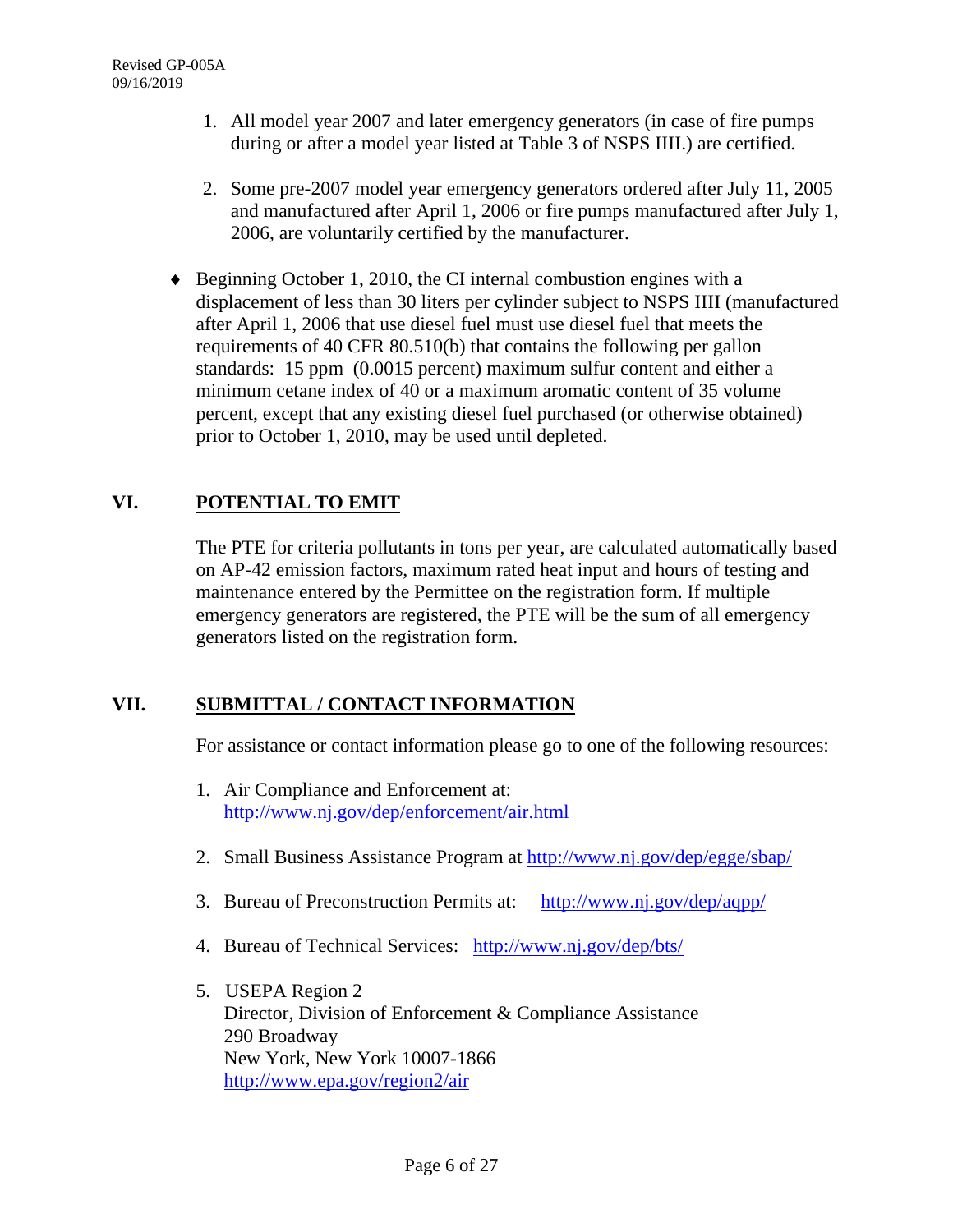- 6. Federal Requirements:
	- **40 CFR Part 60 Subpart IIII** Standards of Performance for Stationary Compression Ignition Internal Combustion Engines at [http://www.ecfr.gov](http://www.ecfr.gov/) (Title 40; Part 60; Browse Parts: 60.1 – 60.5430; Subpart IIII 60.4200)
	- For Rule, Technical and Implementation questions about Subpart IIII rule; <http://www.epa.gov/ttn/atw/icengines/>
	- **40 CFR Part 63, Subpart ZZZZ** National Emission Standard for Hazardous Air Pollutants (NESHAP) for Reciprocating Internal Combustion Engines (RICE) at [http://www.ecfr.gov](http://www.ecfr.gov/) (Title 40; Part 63; Browse Parts: 63.6580 – 63.8830; Subpart ZZZZ 63.6580) and General Provisions for 40 CFR Part 63 at [http://www.ecfr.gov](http://www.ecfr.gov/) (Title 40; Part 63; Browse Parts: 63.1 – 63.599; Subpart A-General Provisions)
	- For Rule, Technical and Implementation questions about Subpart ZZZZ rule; <http://www.epa.gov/airtoxics/ZZrice/ricepg.html>

### **VIII. COMPLIANCE PLAN**

The equipment covered by this General Permit is subject to the applicable requirements listed on the following pages.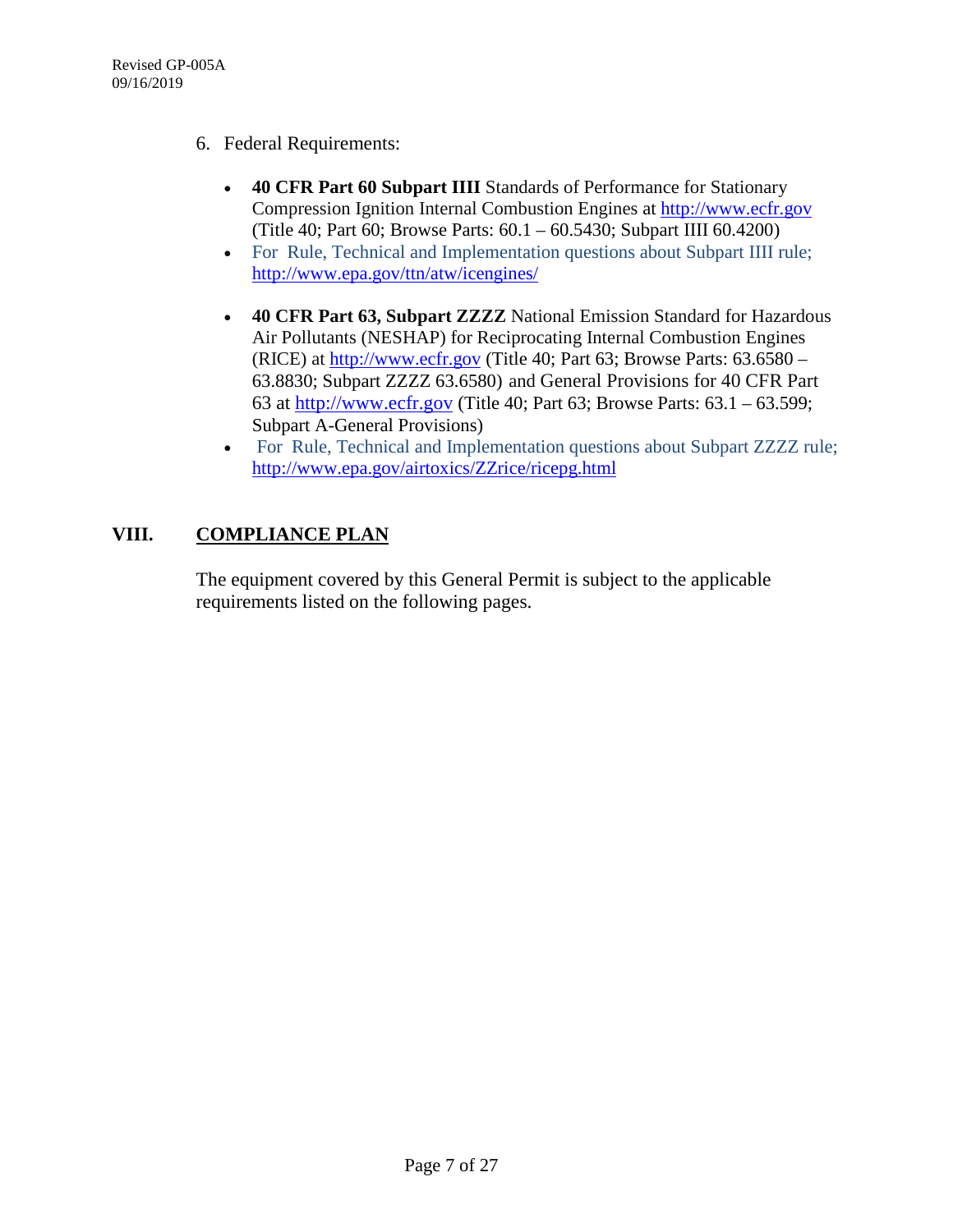## **COMPLIANCE PLAN: Emergency Generator(s)**

| <b>Item</b><br>N <sub>0</sub> | <b>Applicable Requirement</b>                                                                                                                                                                                                                                                                                                         | <b>Monitoring Requirement</b> | <b>Record keeping Requirement</b> | Submittal/<br><b>Action</b> |
|-------------------------------|---------------------------------------------------------------------------------------------------------------------------------------------------------------------------------------------------------------------------------------------------------------------------------------------------------------------------------------|-------------------------------|-----------------------------------|-----------------------------|
| 1.                            | All conditions contained in the<br>document "General Procedures for<br>General Permits" posted at the<br>web page address,<br>http://www.nj.gov/dep/aqpp/gen<br>proc.htm in addition to this<br>Compliance Plan, shall also be<br>subject to enforcement.<br>$[N.J.A.C.7:27-8.13(a)]$                                                 | None.                         | None.                             | None.                       |
| 2.                            | All emergency generator(s) are<br>subject to the State Requirements<br>below from Item #2 to Item #14.<br>In addition, Federal requirements may<br>also apply;<br><b>NSPS, Subpart IIII</b> from Item #15<br>to Item $#27$ .<br><b>OR</b><br><b>MACT, Subpart ZZZZ</b> from<br>Item $#28$ to Item $#37$ .<br>$[N.J.A.C 7:27-8.13(a)]$ | None.                         | None.                             | None.                       |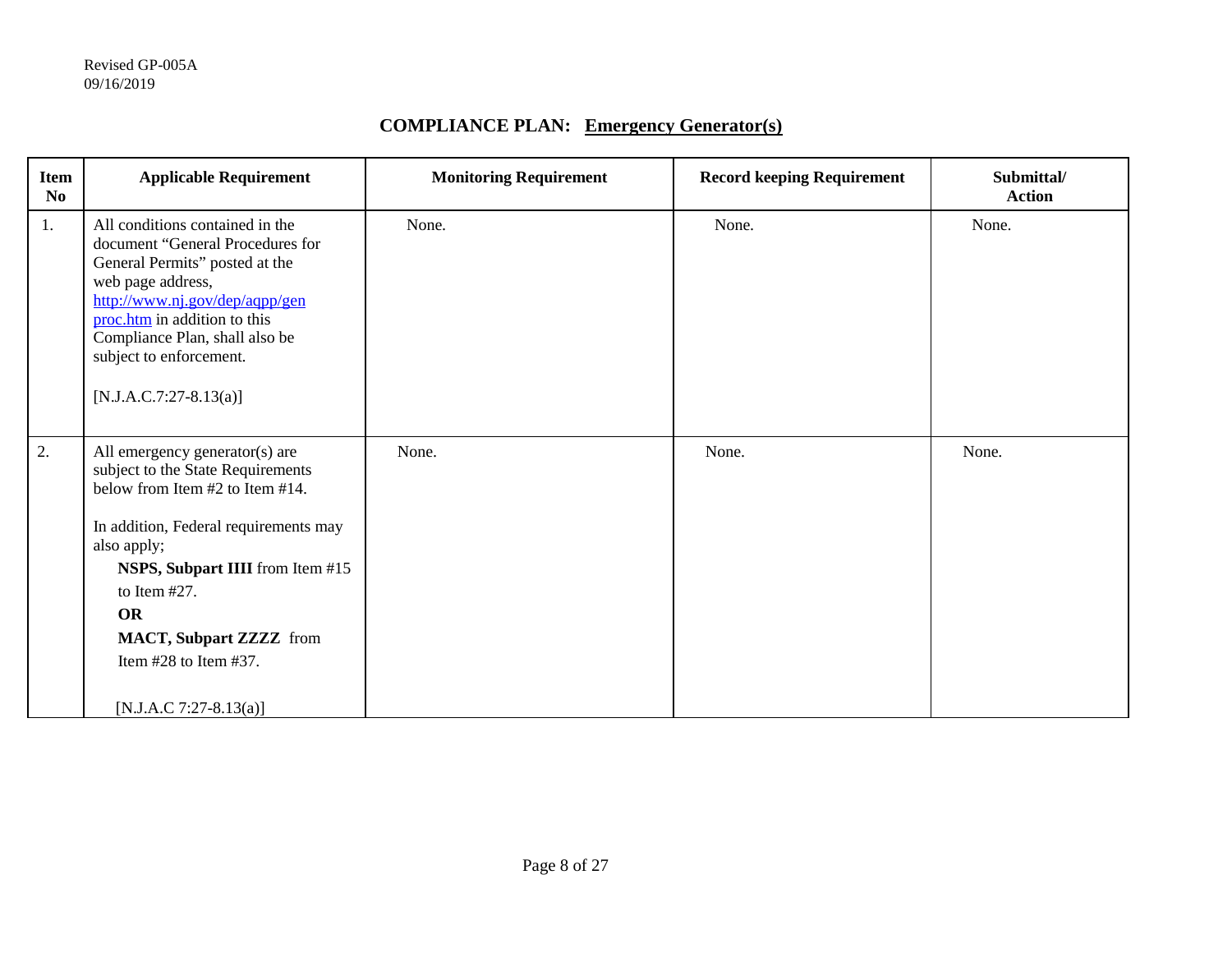| 3.               | During operation of the emergency<br>generator(s), the Permittee shall not<br>cause, suffer, allow or permit smoke<br>the shade or appearance of which is<br>darker than number 1 on the<br>Ringelmann smoke chart or greater<br>than 20 percent opacity, exclusive of<br>visible condensed water vapor, to be<br>emitted into the outdoor air from the<br>combustion of fuel in any<br>emergency generator for a period of<br>more than 10 consecutive seconds.<br>$[N.J.A.C. 7:27-3.5]$                                                        | None. | None. | None.                                                                                                                               |
|------------------|--------------------------------------------------------------------------------------------------------------------------------------------------------------------------------------------------------------------------------------------------------------------------------------------------------------------------------------------------------------------------------------------------------------------------------------------------------------------------------------------------------------------------------------------------|-------|-------|-------------------------------------------------------------------------------------------------------------------------------------|
| $\overline{4}$ . | Maximum No. of Billable<br>Compliance Inspections $\leq 4$<br>inspections. The equipment covered<br>by this permit will be subject to<br>inspection fees for the maximum<br>periodic compliance inspections (as<br>defined in N.J.A.C. 7:27-8.1) over the<br>life of the Certificate, after it receives<br>final approval for a five year duration.<br>The permittee will be invoiced for a<br>service fee per inspection pursuant to<br>N.J.A.C. 7:27-8.6 after the periodic<br>compliance inspection is conducted.<br>[N.J.A.C. 7:27-8.13(e)]. | None. | None. | None.                                                                                                                               |
| 5.               | This equipment shall not cause any<br>air contaminant, including an air<br>contaminant detectable by the sense<br>of smell, to be present in the outdoor<br>atmosphere in such quantity and<br>duration which is, or tends to be,<br>injurious to human health or                                                                                                                                                                                                                                                                                | None. | None. | Any operation of<br>the equipment<br>which may cause a<br>release of air<br>contaminants in a<br>quantity or<br>concentration which |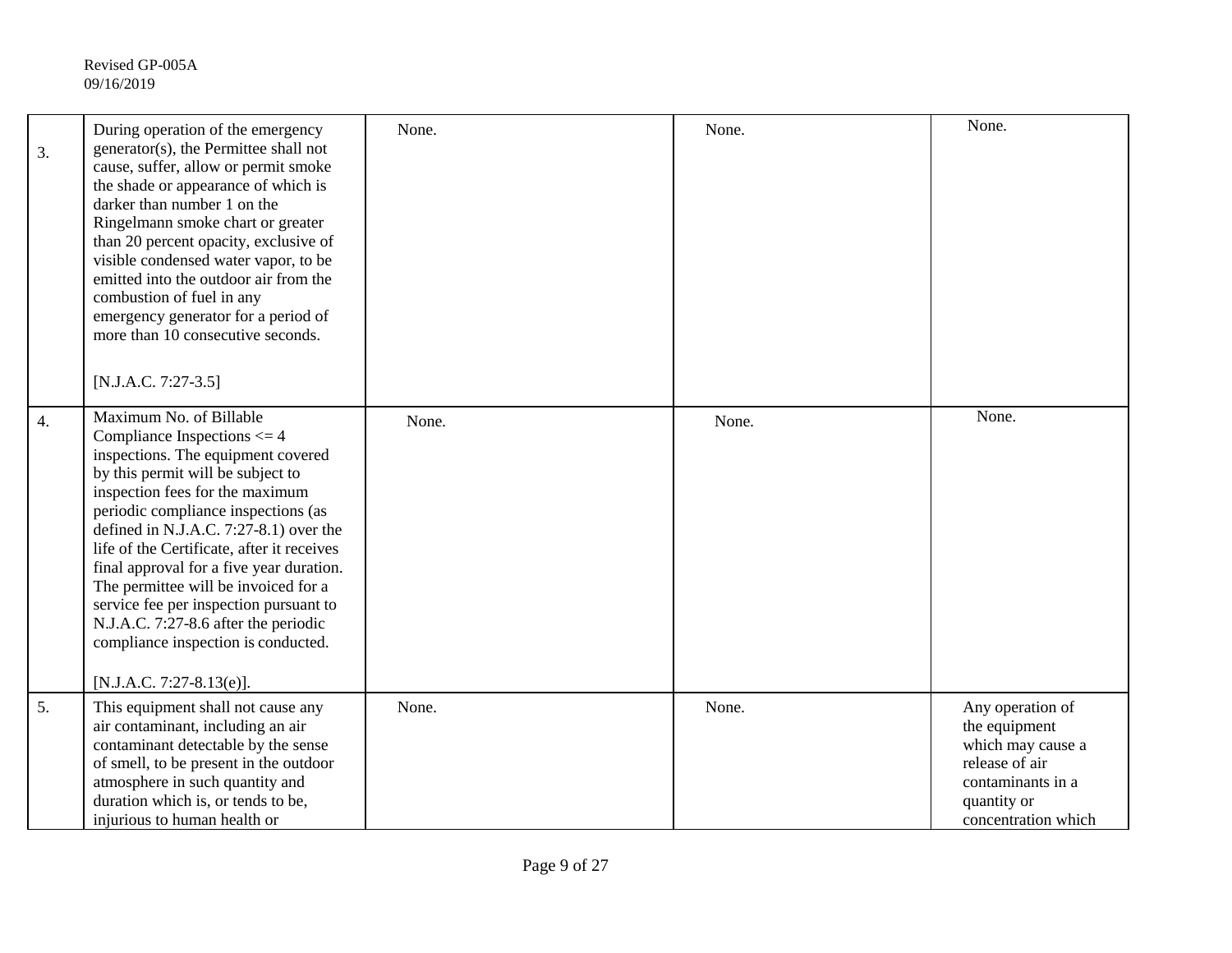|    | welfare, animal or plant life or<br>property, or would unreasonably<br>interfere with the enjoyment of life<br>or property, except in areas over<br>which the owner or operator has<br>exclusive use or occupancy.<br>$[N.J.A.C. 7:27-5]$                                                                                                                                                                                                                                                       |                                                                                                                                                                                                                                                                                                                                                                                                        |                                                                                                                                                                                                                                                                                                                                                                                          | poses a potential<br>threat to public<br>health, welfare, or<br>the environment or<br>which might<br>reasonably result in<br>citizen complaints<br>shall be reported by<br>the Permittee as<br>required by the Air<br><b>Pollution Control</b><br>Act. Such<br>notification shall be<br>made by calling the<br>Environmental<br>Action Hotline at<br>$(877)$ 927-6337.<br>[N.J.S.A. 26:2C-<br>$19(e)$ ] |
|----|-------------------------------------------------------------------------------------------------------------------------------------------------------------------------------------------------------------------------------------------------------------------------------------------------------------------------------------------------------------------------------------------------------------------------------------------------------------------------------------------------|--------------------------------------------------------------------------------------------------------------------------------------------------------------------------------------------------------------------------------------------------------------------------------------------------------------------------------------------------------------------------------------------------------|------------------------------------------------------------------------------------------------------------------------------------------------------------------------------------------------------------------------------------------------------------------------------------------------------------------------------------------------------------------------------------------|---------------------------------------------------------------------------------------------------------------------------------------------------------------------------------------------------------------------------------------------------------------------------------------------------------------------------------------------------------------------------------------------------------|
| 6. | The maximum annual operating<br>hours for normal testing and<br>maintenance per emergency<br>generator shall not exceed the hours<br>as selected by the Permittee in the<br>registration form, not to exceed 100<br>hours per year per emergency<br>generator.<br>The limit on the allowable hours for<br>normal testing and maintenance is in<br>accordance with the documentation<br>from manufacturer, the vendor,<br>company policy or the insurance<br>company associated with the engine. | Hours of Operation:<br>Monitor by non-resettable totalizing<br>hour monitor continuously. The<br>Permittee shall install, calibrate and<br>maintain the monitor(s) in<br>accordance with the manufacturer's<br>specifications. The monitor(s) shall<br>be ranged such that the allowable<br>value is approximately mid-scale of<br>the full range current/voltage output.<br>$[N.J.A.C. 7:27-8.13(d)]$ | Recordkeeping by manual<br>logging of parameter or<br>storing data in a computer<br>data system. The Permittee<br>shall record the following<br>information for each<br><b>Emergency Generator for</b><br>each site upon occurrence of<br>event:<br>1. The reason for its<br>operation;<br>2. The date(s) of<br>operation and the start-up<br>& shutdown time;<br>3. The total operating | None.                                                                                                                                                                                                                                                                                                                                                                                                   |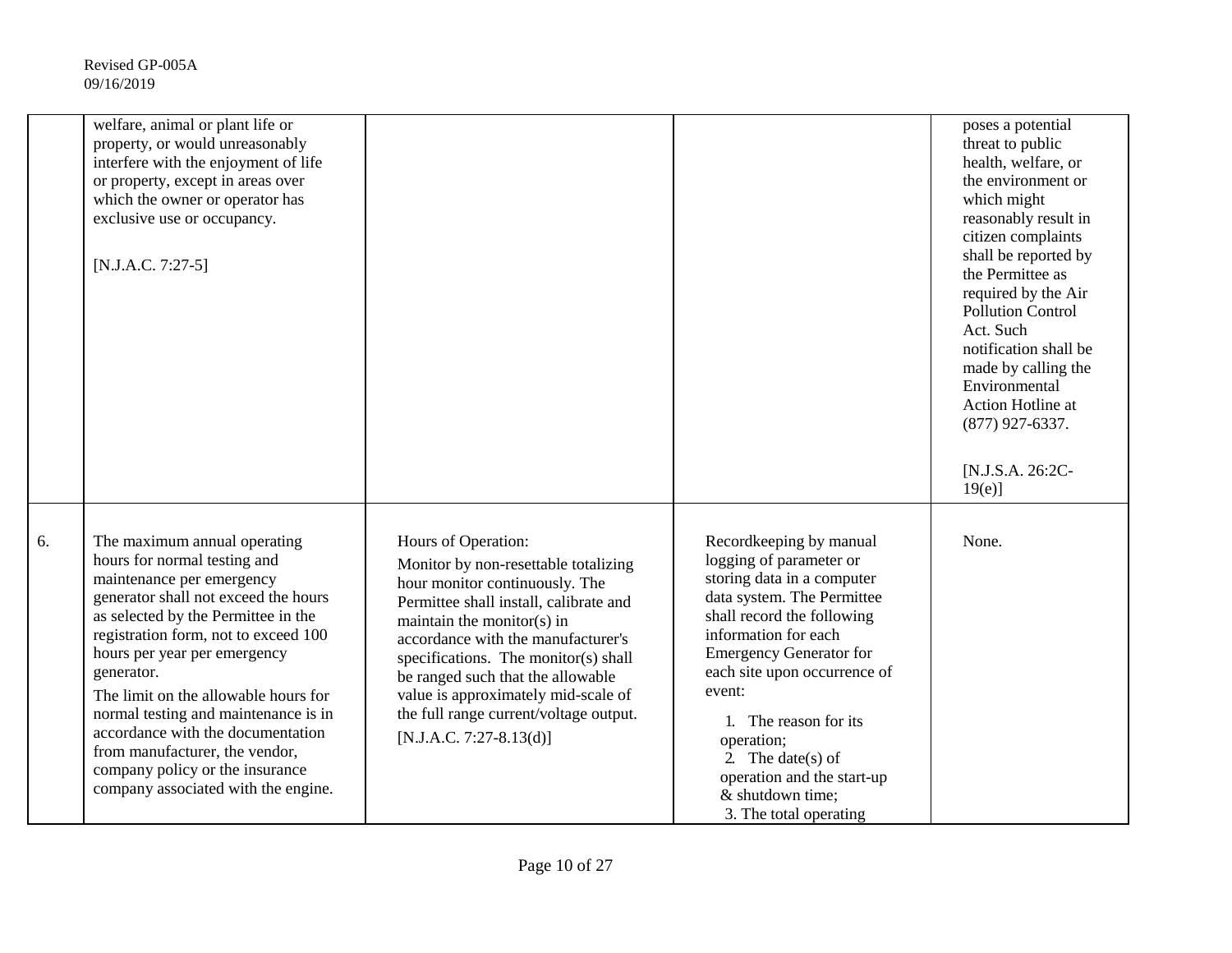|    | [N.J.A.C 7:27-8.13(a)]                                                                                                                                                                                                                                                                                                                                                                   |       | time for testing or<br>maintenance based on<br>the Emergency<br>Generator(s)' hour<br>meter; And<br>4. The name of the<br>operator.<br>All records shall be<br>maintained for a period of no<br>less than five years and made<br>readily accessible to the<br>Department upon request.<br>$[N.J.A.C. 7:27-8.13(d)]$ |       |
|----|------------------------------------------------------------------------------------------------------------------------------------------------------------------------------------------------------------------------------------------------------------------------------------------------------------------------------------------------------------------------------------------|-------|---------------------------------------------------------------------------------------------------------------------------------------------------------------------------------------------------------------------------------------------------------------------------------------------------------------------|-------|
| 7. | The Permittee shall keep records of<br>the following for the life of the<br>equipment:<br>The maximum rated gross<br>1.<br>heat input in MMBTU per<br>hour (HHV), per<br>manufacturer's<br>specifications or calculated<br>from maximum fuel<br>consumption.<br>Generator's maximum rated<br>2.<br>power output in kW or<br>BHP,<br>Engine model year<br>3.<br>$[N.J.A.C. 7:27-8.13(a)]$ | None. | Keep records in accordance<br>with this applicable<br>requirement.<br>[N.J.A.C 7:27-8.13(d)]                                                                                                                                                                                                                        | None. |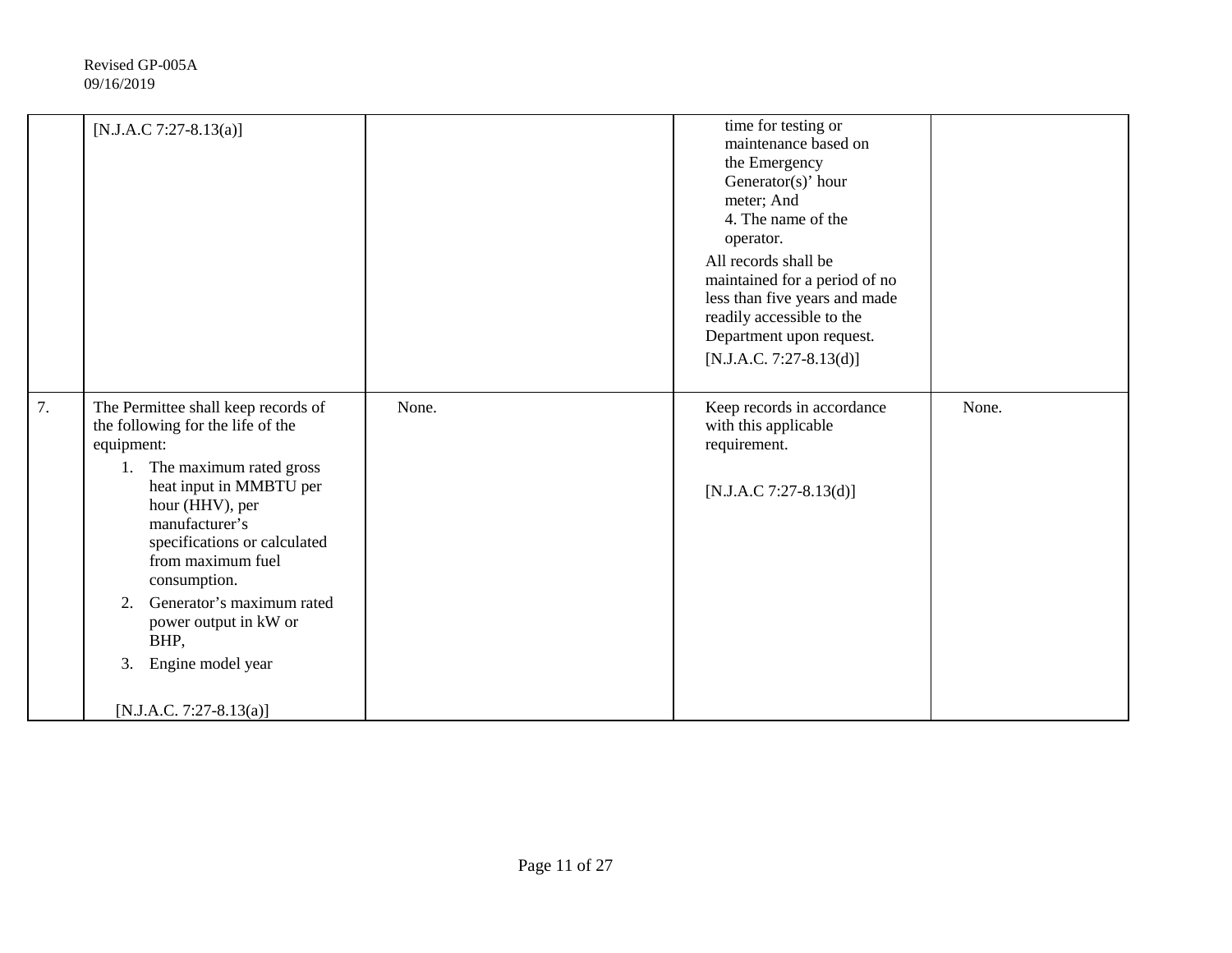| 8. | The maximum allowable sulfur<br>content in No.2 fuel oil shall be $\leq$<br>15 ppmw (parts per million by<br>weight) (0.0015%).<br>[N.J.A.C 7:27-89.2(b)]                                                                                                                                                                                                                                                                                                                                                                                                                                                                                                                                                                                                                                                                                     | Monitored by review of fuel delivery<br>records per delivery, showing fuel<br>sulfur content.<br>[N.J.A.C 7:27-8.13(d)]                                                                                                                                                            | Keep records of<br>invoices/bills of lading or<br>certificate of analysis per<br>delivery showing fuel oil<br>sulfur content.<br>[N.J.A.C 7:27-8.13(d)3]                                                                                                                                                                                                                                                                                                                                                                                                                                                                                                                                                                                                       | None. |
|----|-----------------------------------------------------------------------------------------------------------------------------------------------------------------------------------------------------------------------------------------------------------------------------------------------------------------------------------------------------------------------------------------------------------------------------------------------------------------------------------------------------------------------------------------------------------------------------------------------------------------------------------------------------------------------------------------------------------------------------------------------------------------------------------------------------------------------------------------------|------------------------------------------------------------------------------------------------------------------------------------------------------------------------------------------------------------------------------------------------------------------------------------|----------------------------------------------------------------------------------------------------------------------------------------------------------------------------------------------------------------------------------------------------------------------------------------------------------------------------------------------------------------------------------------------------------------------------------------------------------------------------------------------------------------------------------------------------------------------------------------------------------------------------------------------------------------------------------------------------------------------------------------------------------------|-------|
| 9. | The Emergency Generator(s)<br>specified in the permit shall be<br>operated only under the following<br>situations:<br>(a) During the performance of<br>normal testing and maintenance<br>procedures, as recommended in<br>writing by the manufacturer, the<br>facility's standard operating<br>procedure, and/or as required in<br>writing by a Federal or State<br>law or regulation; or<br>(b) When there is a power outage or<br>the facility's primary source of<br>mechanical or thermal energy<br>fails because of an emergency;<br>(for fire $pump(s)$ used to<br>provide power to pump water<br>for fire suppression or<br>protection, or in case of flood,<br>and/or sensors detect a loss of<br>pressure in the fire water system<br>- as when one or more sprinkler<br>heads actuate due to exposure to<br>heat above their design | Hours of Operation:<br>Monitor by non-resettable totalizing<br>hour monitor continuously. Permittee<br>shall install and operate a totalizing,<br>non-resettable hour meter monitoring<br>the total hours of operation per year<br>for each generator.<br>$[N.J.A.C 7:27-8.13(d)]$ | Recordkeeping by manual<br>logging of parameter or<br>storing data in a computer<br>data system. The Permittee<br>shall record the following<br>information for each<br><b>Emergency Generator for</b><br>each site:<br>Once per month, the total<br>(a)<br>operating time from the<br>generator's hour meter, and<br>the monthly hours of<br>operation for emergency use<br>and during power disruption<br>from CRM. Document if the<br>emergency use was due to<br>internal or external loss of<br>primary source of energy, or<br>due to a fire or flood. If<br>internal loss at the facility,<br>document the emergency<br>and/or CRM that occurred,<br>the damages to the primary<br>source of emergency and<br>the amount of time needed<br>for repairs; | None. |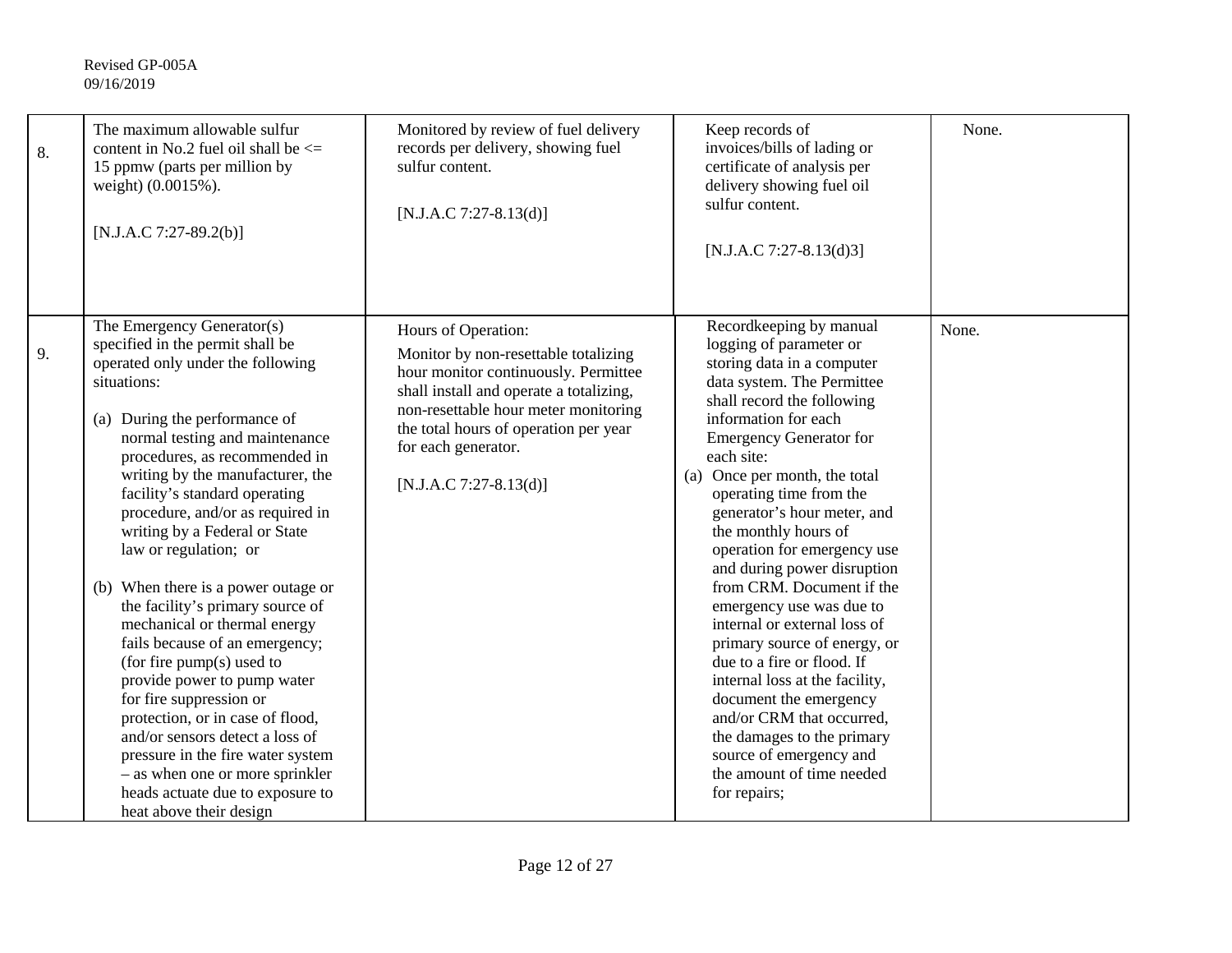| temperature); or when the<br>power disruption resulted from<br>construction, repair, or<br>maintenance activity (CRM) at<br>the facility. Operation of the<br>emergency generator under<br>construction, repair, or<br>maintenance activity is limited<br>to 30 days in any calendar year;<br><sub>or</sub> | (b) If a voltage reduction is the<br>reason for use of the<br>Emergency Generator(s), a<br>copy of the voltage<br>reduction notification from<br>PJM or other documentation<br>of the voltage reduction,<br>upon occurrence of event;<br>and                                                                                                                                                                                                                   |
|-------------------------------------------------------------------------------------------------------------------------------------------------------------------------------------------------------------------------------------------------------------------------------------------------------------|----------------------------------------------------------------------------------------------------------------------------------------------------------------------------------------------------------------------------------------------------------------------------------------------------------------------------------------------------------------------------------------------------------------------------------------------------------------|
| (c) When there is a voltage<br>reduction issued by PJM and<br>posted on the PJM internet<br>website (www.pjm.com) under<br>the "Emergency Procedures"<br>menu.<br>[N.J.A.C.7:27-8] and<br>$[N.J.A.C.7:27-19.1]$                                                                                             | (c) If testing or maintenance is<br>the reason for the operation<br>of the Emergency<br>Generator(s), the Permittee<br>shall record the following<br>upon occurrence of event:<br>1. The reason for its<br>operation.<br>2. The date(s) of operation<br>and the start-up & shutdown<br>time;<br>3. The total operating time<br>for testing or maintenance<br>based on the Emergency<br>Generator(s)' hour meter;<br>and<br>4. The name of the<br>operator; and |
|                                                                                                                                                                                                                                                                                                             | (d) Location where the<br><b>Emergency Generator was</b><br>operated during an<br>emergency as defined in<br>N.J.A.C. 7:27-19.1.<br>The Permittee of an<br><b>Emergency Generator shall</b><br>maintain records on site for a                                                                                                                                                                                                                                  |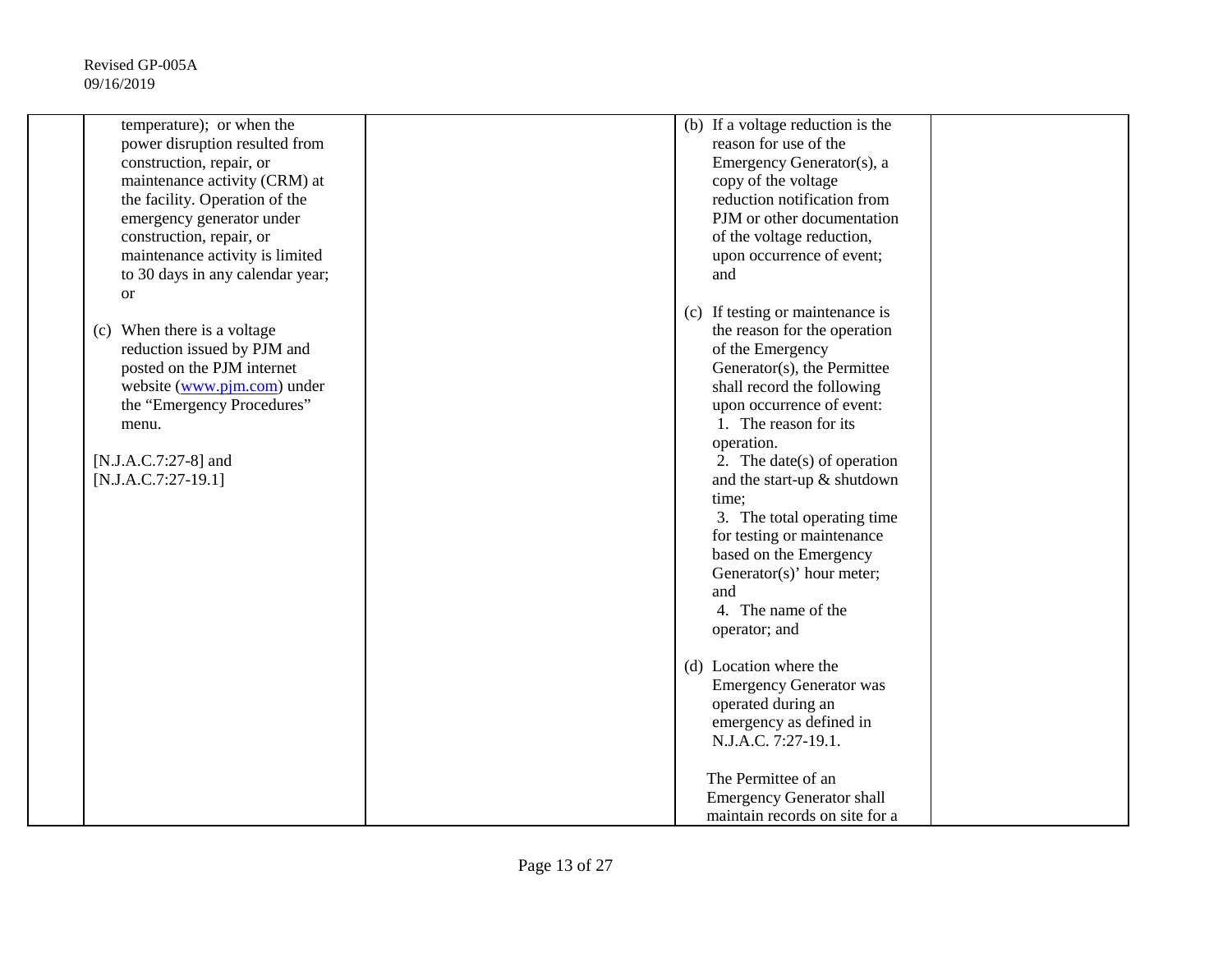|     |                                                                                                                                                                                                                                                                                                                                                                                                                                                                                                                                                                                                                                                                                                                                                                                                                                                                                                                                                                                                                                                                                                                                                 |       | period of no less than five<br>years after the records was<br>made and shall make the<br>records readily available to<br>the Department or EPA upon<br>request.<br>$[N.J.A.C.7:27-8.13(d)]$ |       |
|-----|-------------------------------------------------------------------------------------------------------------------------------------------------------------------------------------------------------------------------------------------------------------------------------------------------------------------------------------------------------------------------------------------------------------------------------------------------------------------------------------------------------------------------------------------------------------------------------------------------------------------------------------------------------------------------------------------------------------------------------------------------------------------------------------------------------------------------------------------------------------------------------------------------------------------------------------------------------------------------------------------------------------------------------------------------------------------------------------------------------------------------------------------------|-------|---------------------------------------------------------------------------------------------------------------------------------------------------------------------------------------------|-------|
| 10. | This emergency generator shall not be<br>used:<br>1. For normal testing and maintenance<br>on days when the Department<br>forecasts air quality anywhere in New<br>Jersey to be "unhealthy for sensitive<br>groups," "unhealthy," or "very<br>unhealthy" as defined in the EPA's Air<br>Quality Index at<br>http://airnow.gov/, as supplemented or<br>amended and incorporated herein by<br>reference, unless required in writing<br>by a Federal or State law or regulation.<br>Procedures for determining the air<br>quality forecasts for New Jersey are<br>available at the Department's air<br>quality permitting web site at<br>http://www.state.nj.us/dep/aqpp/aqforec<br>ast; and<br>2. As a source of energy or power<br>after the primary energy or power<br>source has become operable again after<br>emergency or after power disruption<br>resulted from construction, repair, or<br>maintenance activity. Operation of the<br>emergency generator during<br>construction, repair, or maintenance<br>activity shall be limited to no more than<br>30 days of operation per calendar year.<br>If the primary energy or power source | None. | None.                                                                                                                                                                                       | None. |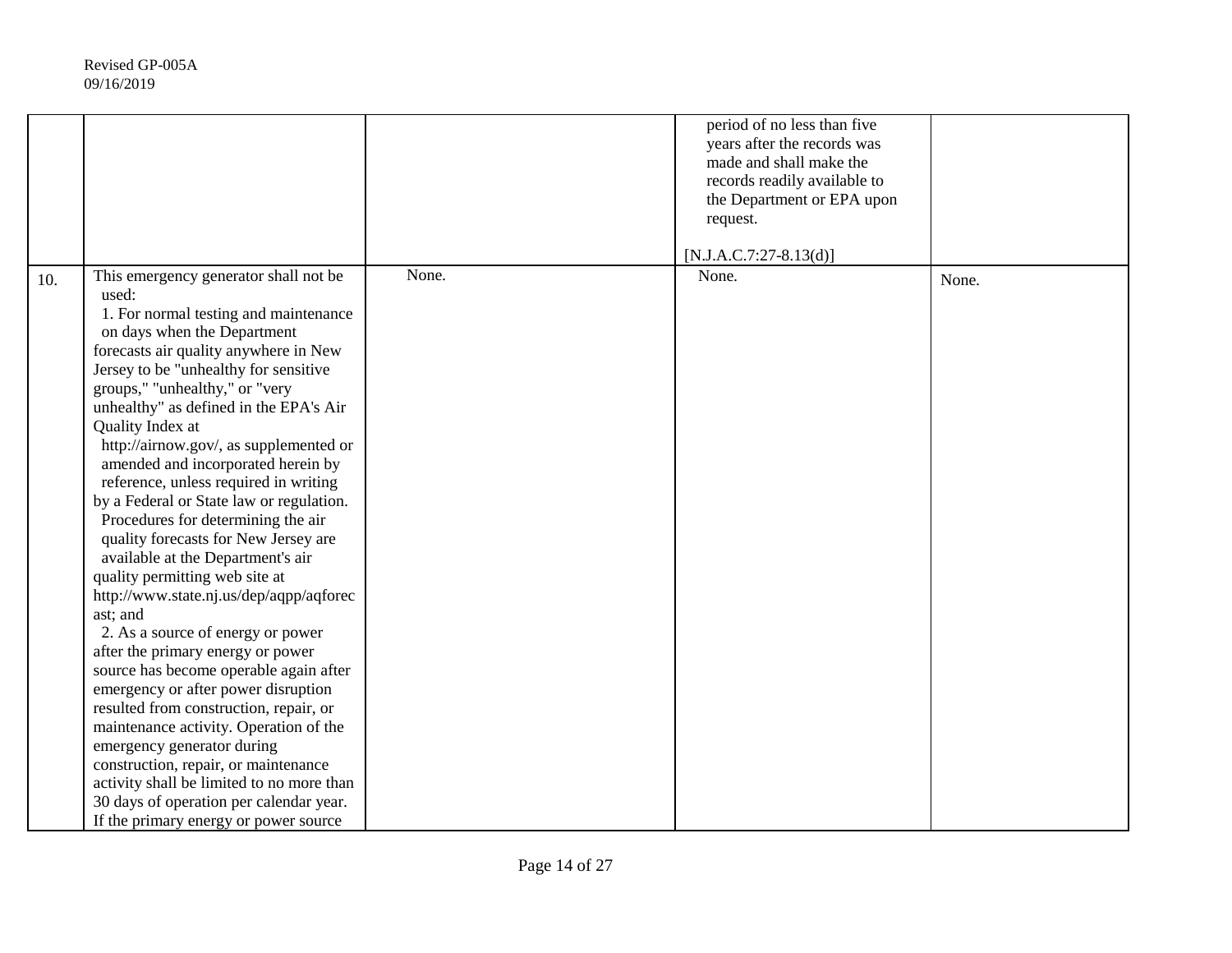|     | is under the control of the owner or<br>operator of the emergency generator,<br>the owner or operator shall make a<br>reasonable, timely effort to repair<br>the primary energy or power source.<br>[N.J.A.C. 7:27-19.2(d)].                                               |       |                                                                                                                                                                                                                                                                                                                                                                                                                                  |       |
|-----|----------------------------------------------------------------------------------------------------------------------------------------------------------------------------------------------------------------------------------------------------------------------------|-------|----------------------------------------------------------------------------------------------------------------------------------------------------------------------------------------------------------------------------------------------------------------------------------------------------------------------------------------------------------------------------------------------------------------------------------|-------|
| 11. | The Emergency Generator(s) may<br>be operated at any other locations<br>(within the State of New Jersey)<br>including major facilities with a<br>Title V operating permit only in the<br>event of emergency as defined at<br>N.J.A.C. 7:27-19.1.<br>[N.J.A.C 7:27-8.13(a)] | None. | The Permittee shall record<br>locations where the Emergency<br>Generator was operated during<br>an emergency as defined at<br>N.J.A.C. 7:27-19.1.<br>$[N.J.A.C.7:27-19.1]$                                                                                                                                                                                                                                                       | None. |
| 12. | The Permittee shall change oil and filter<br>every 500 hours of operation or as per<br>manufacturer, whichever comes first.<br>[N.J.A.C 7:27-8.13(a)]                                                                                                                      | None. | Recordkeeping by manual<br>logging of parameter or<br>storing data in a computer<br>data system. The Permittee<br>must keep records of the date<br>and the hour meter reading at<br>the time of each oil and filter<br>replacement event. All records<br>shall be maintained on site for<br>a period of no less than five<br>years and made readily<br>accessible to the Department<br>upon request.<br>$[N.J.A.C 7:27-8.13(d)]$ | None. |
| 13. | The Permittee shall inspect the air<br>cleaner every 1,000 hours of<br>operation or as per manufacturer,                                                                                                                                                                   | None. | Recordkeeping by manual<br>logging of parameter or storing<br>data in a computer data system                                                                                                                                                                                                                                                                                                                                     | None. |
|     | whichever comes first, and replace<br>as necessary.                                                                                                                                                                                                                        |       | upon occurrence of event. The<br>Permittee must keep records of                                                                                                                                                                                                                                                                                                                                                                  |       |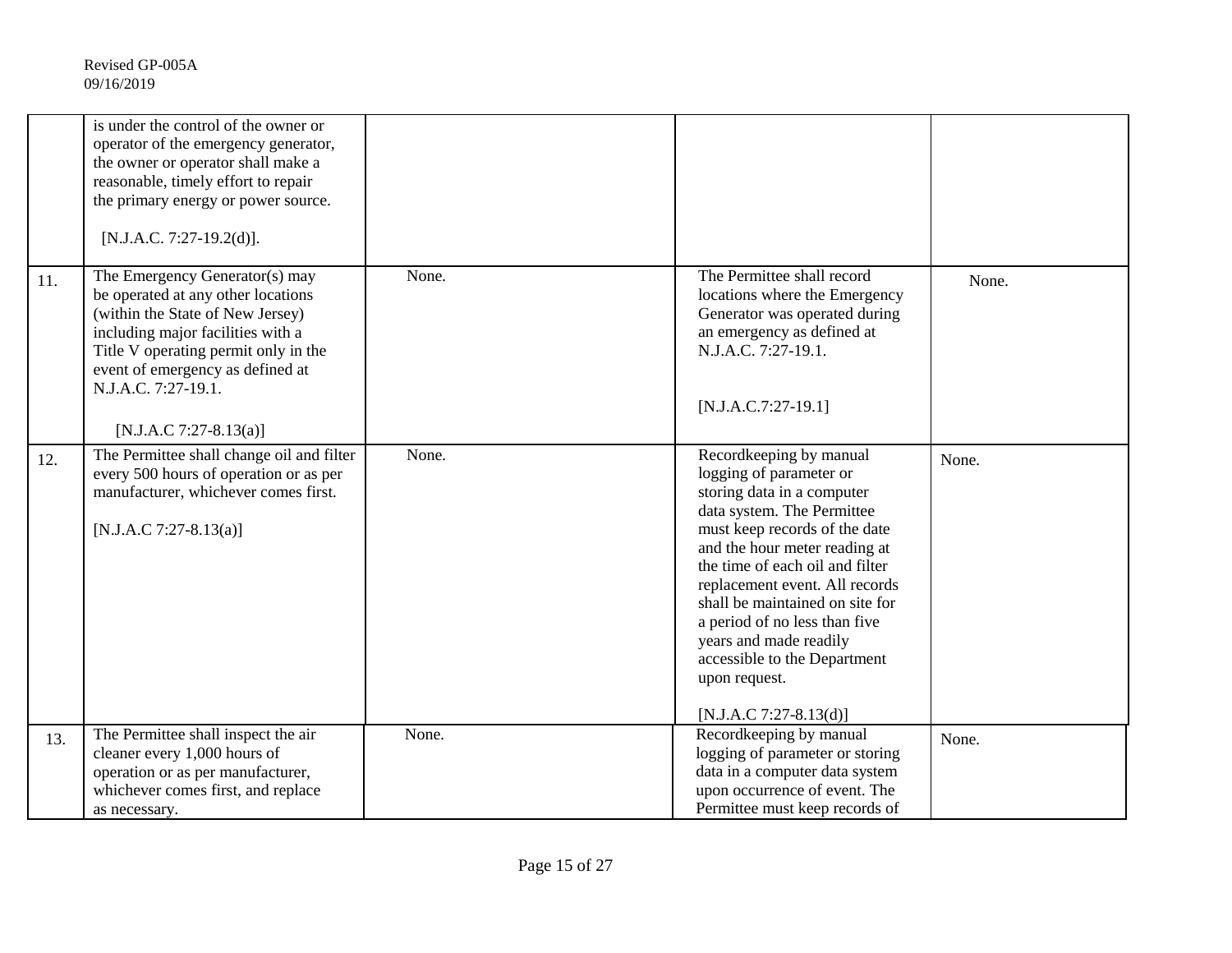|     | [N.J.A.C 7:27-8.13(a)]                                                                                                                                                                                                                                                                                                                                                                    |       | the date and the hour meter<br>reading at the time of each air<br>cleaner inspection and<br>replacement event. All records<br>shall be maintained on site for a<br>period of no less than five years<br>and made readily accessible to<br>the Department upon request.<br>$[N.J.A.C 7:27-8.13(d)]$                                                                                                                                                                      |       |
|-----|-------------------------------------------------------------------------------------------------------------------------------------------------------------------------------------------------------------------------------------------------------------------------------------------------------------------------------------------------------------------------------------------|-------|-------------------------------------------------------------------------------------------------------------------------------------------------------------------------------------------------------------------------------------------------------------------------------------------------------------------------------------------------------------------------------------------------------------------------------------------------------------------------|-------|
| 14. | The Permittee shall inspect all hoses<br>and belts every 500 hours of operation<br>or as per manufacturer, whichever<br>comes first, and replace as necessary.<br>[N.J.A.C 7:27-8.13(a)]                                                                                                                                                                                                  | None. | Recordkeeping by manual<br>logging of parameter or<br>storing data in a computer data<br>system upon occurrence of<br>event. The Permittee must<br>keep records of the date and<br>the hour meter reading at the<br>time of each hoses/belts<br>inspection and replacement<br>event. All records shall be<br>maintained on site for a period<br>of no less than five years and<br>made readily accessible to the<br>Department upon request.<br>[N.J.A.C. 7:27-8.13(d)] | None. |
| 15. | If Engines Subject to NSPS IIII:<br>The owner or operator of an<br>emergency generator model year<br>2007 and later (in case of fire<br>pumps model years as listed in<br>Table 3 of NSPS IIII and later)<br>and/or pre-2007 emergency<br>generator ordered after July 11,<br>2005 and manufactured after April<br>1, 2006 or fire pumps manufactured<br>after July 1, 2006, shall comply | None. | None.                                                                                                                                                                                                                                                                                                                                                                                                                                                                   | None. |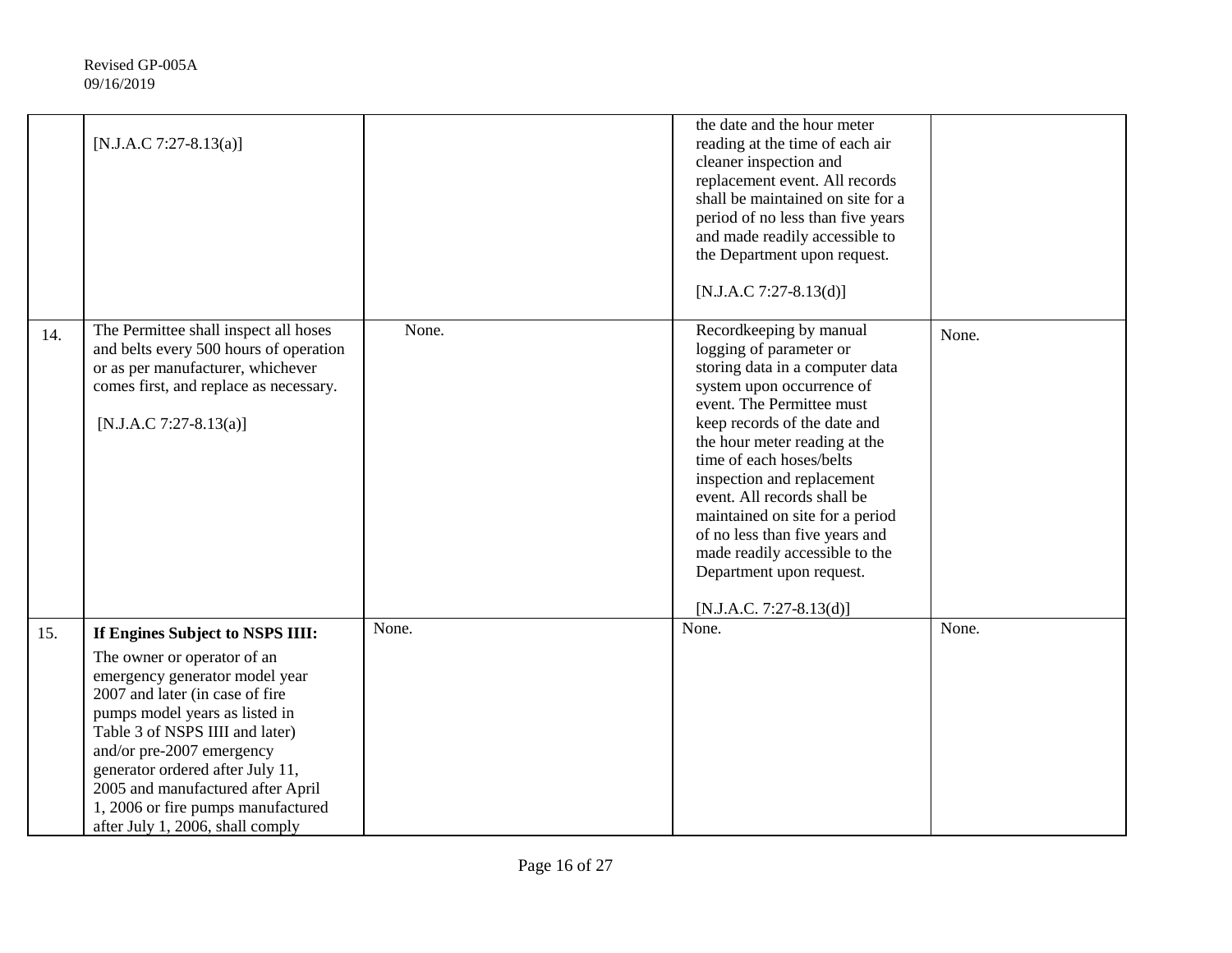| 16. | with the NSPS, Subpart IIII<br>requirements specified below in<br>Item #16 to item #27.<br>[40 CFR 60.4200 (a)]<br>If Engines Subject to NSPS IIII: The<br><b>Emergency Generators manufactured</b><br>after April 1, 2006 (if a fire pump -<br>after July 1, 2006) shall use liquid fuel,<br>beginning October 1, 2010, that<br>contains the following per gallon<br>standards:<br>15 ppm (0.0015%)<br>$\mathbf{i}$ .<br>maximum sulfur content,<br>and<br>ii.<br>A minimum cetane index<br>of 40; or<br>A maximum aromatic<br>iii.<br>content of 35 volume<br>percent;<br>except that any existing diesel<br>fuel purchased (or otherwise<br>obtained) prior to October 1,<br>2010, may be used until<br>depleted.<br>[40 CFR $60.4207$ (b)] | Monitored by review of fuel delivery<br>records once per bulk fuel shipment. For<br>each diesel delivery received, the owner or<br>operator shall review written documentation<br>of the delivery to ensure the maximum<br>allowable fuel oil sulfur content and either a<br>minimum cetane index or a maximum<br>aromatic content is not exceeded. Such<br>written documentation can include, but is<br>not limited to: bill of lading, delivery<br>invoice, certificate of analysis.<br>[N.J.A.C 7:27-8.13(d)] | Recordkeeping by invoices/bills<br>of lading/certificate of analysis<br>once per bulk fuel shipment. The<br>owner or operator shall keep<br>records of fuel showing fuel oil<br>sulfur content and either a<br>minimum cetane index or a<br>maximum aromatic content for<br>each delivery received. All<br>records must be maintained for a<br>minimum of 2 years following the<br>date of such records, per 40 CFR<br>$60.7(f)$ .<br>$[N.J.A.C. 7:27-8.13(d)]$ | None. |
|-----|------------------------------------------------------------------------------------------------------------------------------------------------------------------------------------------------------------------------------------------------------------------------------------------------------------------------------------------------------------------------------------------------------------------------------------------------------------------------------------------------------------------------------------------------------------------------------------------------------------------------------------------------------------------------------------------------------------------------------------------------|------------------------------------------------------------------------------------------------------------------------------------------------------------------------------------------------------------------------------------------------------------------------------------------------------------------------------------------------------------------------------------------------------------------------------------------------------------------------------------------------------------------|-----------------------------------------------------------------------------------------------------------------------------------------------------------------------------------------------------------------------------------------------------------------------------------------------------------------------------------------------------------------------------------------------------------------------------------------------------------------|-------|
| 17. | If Engines Subject to NSPS IIII:<br>Owners and operators of an emergency<br>generator(s) must operate and maintain<br>the equipment to achieve the emissions<br>standards as required in 40 CFR<br>60.4205 over the entire life of the<br>engine.<br>[40 CFR 60.4206]                                                                                                                                                                                                                                                                                                                                                                                                                                                                          | None.                                                                                                                                                                                                                                                                                                                                                                                                                                                                                                            | The owner or operator shall<br>keep the manufacturer's<br>emission-related written<br>instructions.<br>[40 CFR 60.4211]                                                                                                                                                                                                                                                                                                                                         | None. |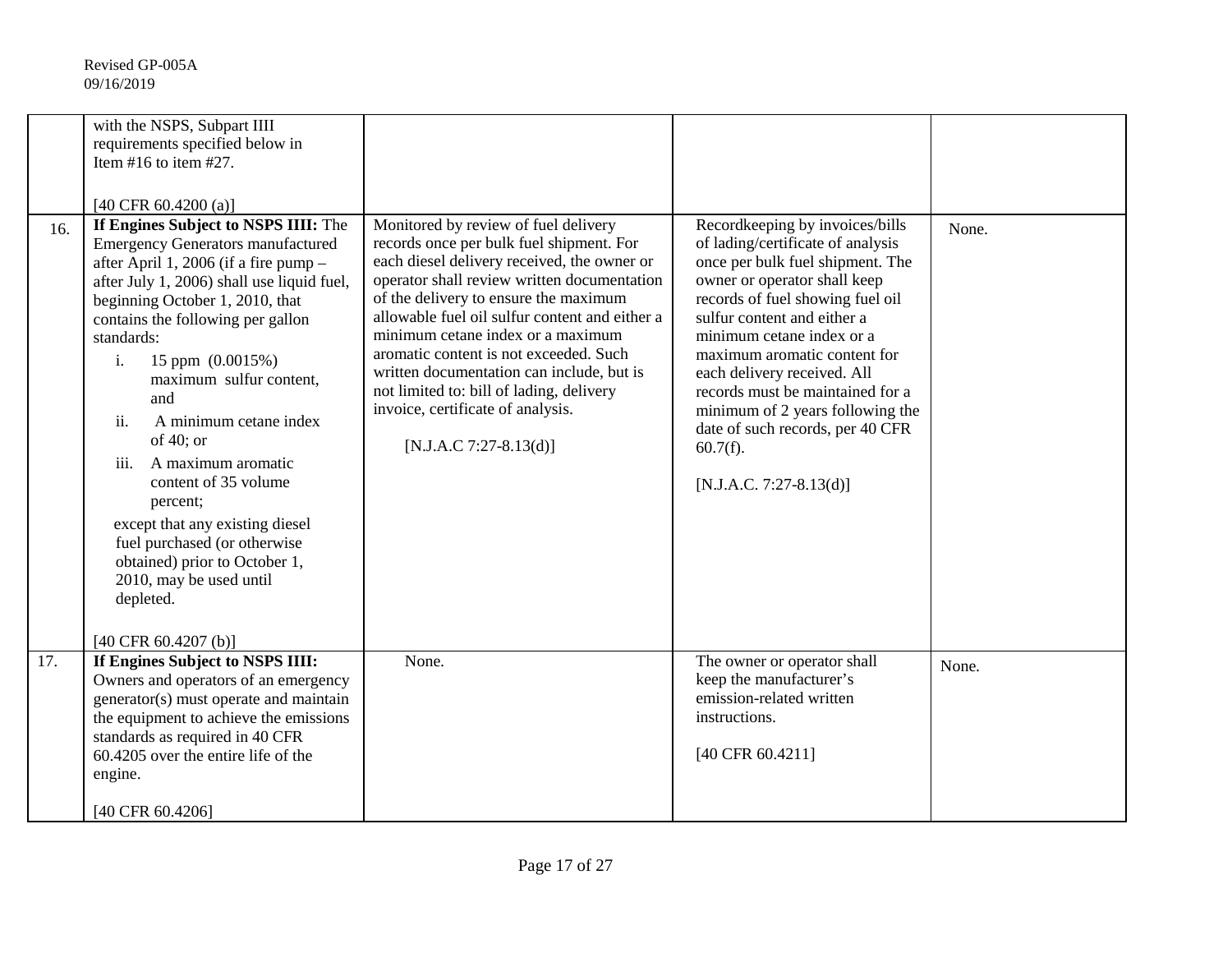| 18.<br>If Engines Subject to NSPS IIII:<br>Emergency generator(s) may be<br>operated for the purpose of<br>maintenance checks and readiness<br>testing limited to 100 hours per year,<br>provided that those tests are<br>recommended by federal, state, or local<br>government, the manufacturer, the<br>vendor, or the insurance company<br>associated with the engine.<br>$[40 \text{ CFR } 60.4211 \text{ (f)}]$ | Monitored by hour/time monitor<br>continuously. The owner or operator must<br>install a non-resettable hour meter prior to<br>startup of the engine.<br>[40 CFR 60.4209(a)]                                                                                                                                                                                                                                                                                                                                                                                                                                                                                                              | Recordkeeping by manual logging<br>of parameter or storing data in a<br>computer data system upon<br>occurrence of event. Starting with<br>the model year 2011, 2012, or<br>2013, (depending on the<br>maximum engine power as<br>provided in Table 5 in NSPS IIII),<br>the owner or operator must keep<br>records of the operation of the<br>engine in emergency service that<br>are recorded through the non-<br>resettable hour meter.<br>[40 CFR $60.4214(b)$ ]                                                                                          | None. |
|----------------------------------------------------------------------------------------------------------------------------------------------------------------------------------------------------------------------------------------------------------------------------------------------------------------------------------------------------------------------------------------------------------------------|------------------------------------------------------------------------------------------------------------------------------------------------------------------------------------------------------------------------------------------------------------------------------------------------------------------------------------------------------------------------------------------------------------------------------------------------------------------------------------------------------------------------------------------------------------------------------------------------------------------------------------------------------------------------------------------|--------------------------------------------------------------------------------------------------------------------------------------------------------------------------------------------------------------------------------------------------------------------------------------------------------------------------------------------------------------------------------------------------------------------------------------------------------------------------------------------------------------------------------------------------------------|-------|
| If Engines Subject to NSPS IIII:<br>19.<br>Owners and operators of a pre-2007<br>model year emergency stationary CI<br>ICE with a displacement of less than 10<br>liters per cylinder (that are not fire<br>pump engines) must comply with the<br>emission standards in Table 1.<br>http://www.ecfr.gov<br>(Title 40; Part 60.4200 - Appendix -<br>Table 1 to Subpart IIII of Part 60)<br>[40 CFR 60.4205(a)]        | The owner and operator shall demonstrate<br>compliance with this requirement by<br>choosing one of the following:<br>1) Purchasing an engine certified<br>according to 40 CFR Part 89 or<br>40 CFR Part 94, as applicable<br>for the same model year and<br>maximum power. The engine<br>must be installed and<br>configured according to the<br>manufacturer's specifications;<br><b>OR</b><br>2) Keeping records of<br>performance test results for<br>each pollutant for a test<br>conducted on a similar engine.<br>The test must have been<br>conducted using the same<br>methods specified in this<br>subpart and these methods must<br>have been followed correctly;<br><b>OR</b> | The owner or operator<br>must keep records of one<br>of the following:<br>Keep documentation<br>$\left( \right)$<br>from the manufacturer<br>that the engine is<br>certified according to 40<br>CFR Part 89 or 40 CFR<br>Part 94, as applicable for<br>the same model year and<br>maximum engine power,<br>to meet the emission<br>standards; OR<br>Keep records of<br>2)<br>performance test results<br>for each pollutant for a<br>test conducted on a<br>similar engine; OR<br>Keep records of engine<br>3)<br>manufacturer data<br>indicating compliance | None. |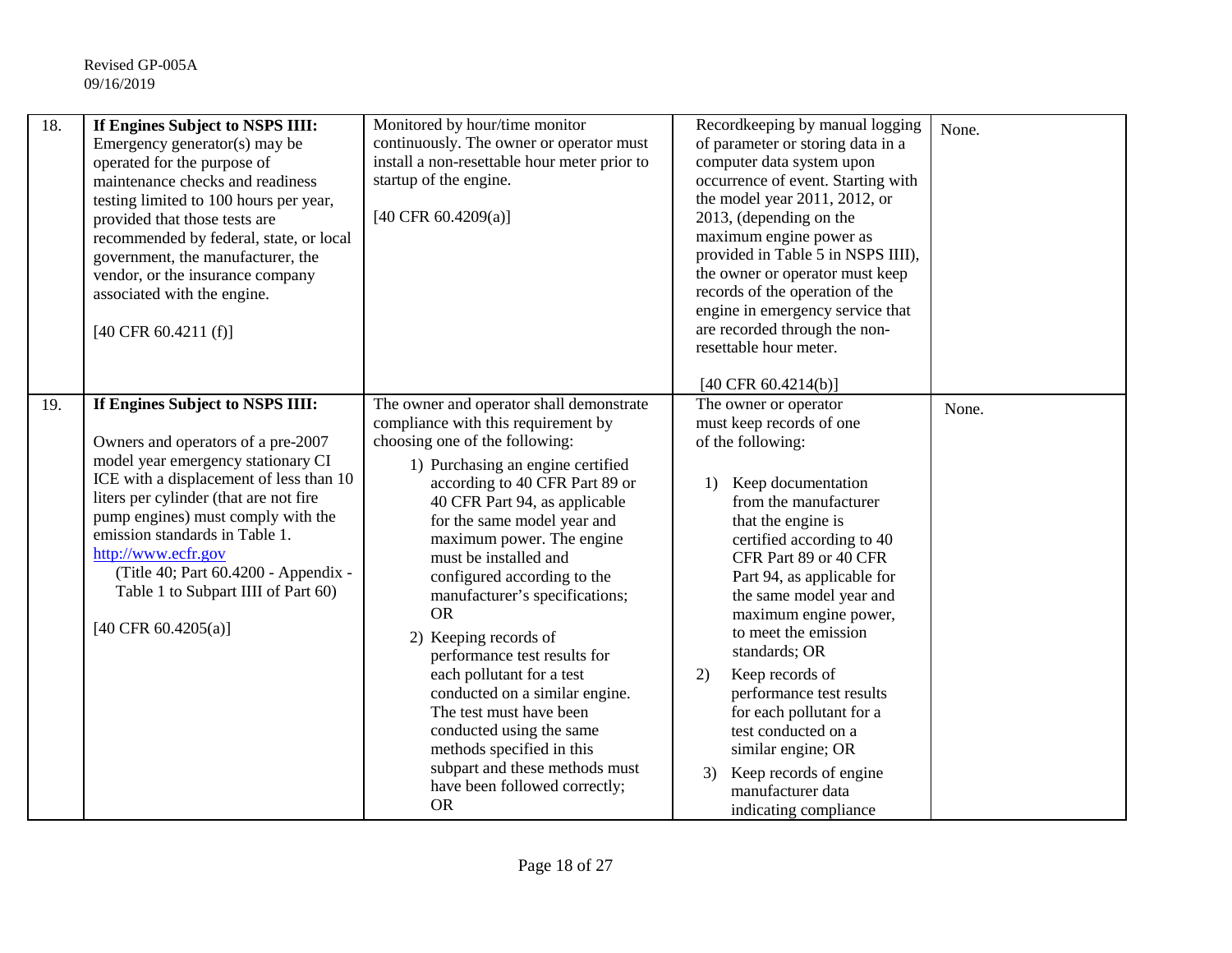|     |                                                                                                                                                                                                                                                                                                                                                                                                                                                                                                                                                                                                                                                                                                                                                                                                                                                                                                                         | Keeping records of engine<br>3)<br>manufacturer data indicating<br>compliance with the standards.                                                                                                                                                                                                                                                                                                                                                                                                                                                                                                                                                                                                                                                                                                                                  | with the standards.<br>[40 CFR 60.4211]                                                                                                                                                                                                                                                                                                                                                                                                                                                                                                                                                |       |
|-----|-------------------------------------------------------------------------------------------------------------------------------------------------------------------------------------------------------------------------------------------------------------------------------------------------------------------------------------------------------------------------------------------------------------------------------------------------------------------------------------------------------------------------------------------------------------------------------------------------------------------------------------------------------------------------------------------------------------------------------------------------------------------------------------------------------------------------------------------------------------------------------------------------------------------------|------------------------------------------------------------------------------------------------------------------------------------------------------------------------------------------------------------------------------------------------------------------------------------------------------------------------------------------------------------------------------------------------------------------------------------------------------------------------------------------------------------------------------------------------------------------------------------------------------------------------------------------------------------------------------------------------------------------------------------------------------------------------------------------------------------------------------------|----------------------------------------------------------------------------------------------------------------------------------------------------------------------------------------------------------------------------------------------------------------------------------------------------------------------------------------------------------------------------------------------------------------------------------------------------------------------------------------------------------------------------------------------------------------------------------------|-------|
| 20. | If Engines Subject to NSPS IIII:<br>Owners and operators of a pre-2007<br>model year emergency stationary CI<br>ICE with a displacement greater than or<br>equal to 10 liters per cylinder and less<br>than 30 liters per cylinder (that are not<br>fire pump engines) must comply with<br>the emission standards in 40 CFR<br>94.8(a)1.<br>http://www.ecfr.gov<br>(Title 40; Part 94.8 Exhaust<br>emission standards for Tier 1)<br>Tier 1 standards emissions limits in<br>40 CFR 94.8(a)1:<br>NOX emissions may not exceed<br>the following values:<br>(i) $17.0$ g/kW-hr when<br>maximum test speed is less than<br>130 rpm.<br>(ii) $45.0 \times N^{-0.2}$ when maximum<br>test speed is at least 130 but less<br>than 2000 rpm, where N is the<br>maximum test speed of the<br>engine in revolutions per minute.<br>$(iii)$ 9.8 g/kW-hr when<br>maximum test speed is 2000 rpm<br>or more.<br>[40 CFR 60.4205(a)] | [40 CFR 60.4211 (b)]<br>The owner and operator shall demonstrate<br>compliance with this requirement by<br>choosing one of the following:<br>1) Purchasing an engine<br>certified according to 40 CFR<br>Part 89 or 40 CFR Part 94, as<br>applicable for the same<br>model year and maximum<br>power. The engine must be<br>installed and configured<br>according to the<br>manufacturer's<br>specifications; OR<br>2) Keeping records of<br>performance test results for<br>each pollutant for a test<br>conducted on a similar<br>engine. The test must have<br>been conducted using the<br>same methods specified in<br>this subpart and these<br>methods must have been<br>followed correctly; OR<br>3) Keeping records of engine<br>manufacturer data indicating<br>compliance with the<br>standards.<br>[40 CFR 60.4211 (b)] | The owner or operator<br>must keep records of one<br>of the following:<br>1) Keep documentation<br>from the manufacturer<br>that the engine is<br>certified according to 40<br>CFR Part 89 or 40 CFR<br>Part 94, as applicable for<br>the same model year and<br>maximum engine power,<br>to meet the emission<br>standards; OR<br>Keep records of<br>2)<br>performance test results<br>for each pollutant for a<br>test conducted on a<br>similar engine; OR<br>Keep records of engine<br>3)<br>manufacturer data<br>indicating compliance<br>with the standards.<br>[40 CFR 60.4211] | None. |
|     |                                                                                                                                                                                                                                                                                                                                                                                                                                                                                                                                                                                                                                                                                                                                                                                                                                                                                                                         |                                                                                                                                                                                                                                                                                                                                                                                                                                                                                                                                                                                                                                                                                                                                                                                                                                    |                                                                                                                                                                                                                                                                                                                                                                                                                                                                                                                                                                                        |       |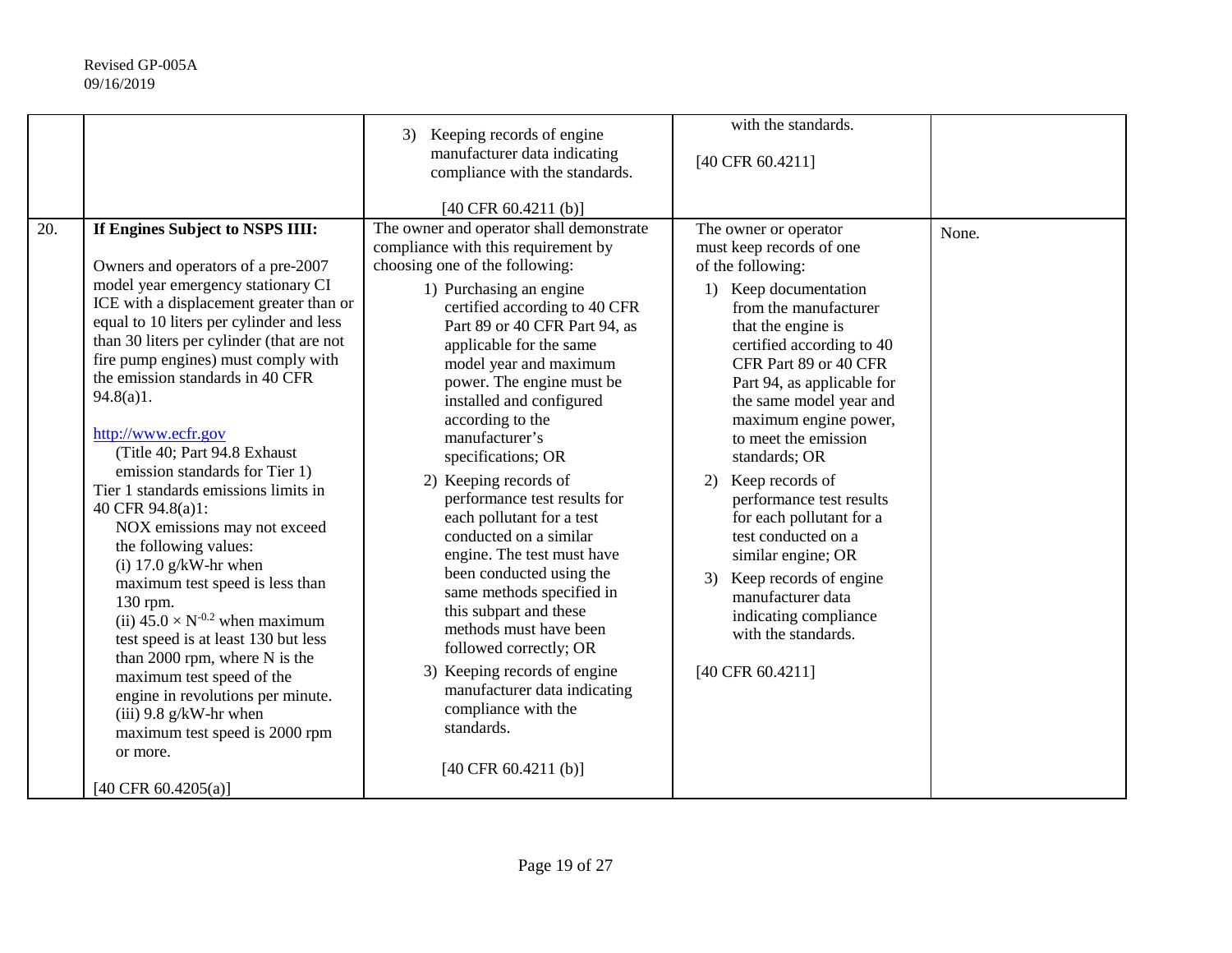| 21. | If Engines Subject to NSPS IIII:<br>Owners and operators of a 2007 model<br>year and later emergency stationary CI<br>ICE with a displacement of less than 30<br>liters per cylinder (that are not fire<br>pump engines) must comply with the<br>emission standards for new non-road<br>CI engines in 40 CFR 60.4202, for all<br>pollutants for the same model year and<br>maximum engine power.<br>[40 CFR 60.4205(b)]                                              | The owner and operator shall demonstrate<br>compliance with this requirement by<br>purchasing an engine certified to the<br>emission standards in 60.4205(b), for the<br>same model year and maximum engine<br>power. The engine must be installed and<br>configured according to the manufacturer's<br>specifications<br>[40 CFR 60.4211 (c)]                                           | The owner or operator must<br>keep documentation from the<br>manufacturer that the engine is<br>certified according to 4205(b),<br>as applicable for the same model<br>year and maximum engine<br>power, to meet the emission<br>standards.<br>[40 CFR 60.4211]                                                                 | None. |
|-----|----------------------------------------------------------------------------------------------------------------------------------------------------------------------------------------------------------------------------------------------------------------------------------------------------------------------------------------------------------------------------------------------------------------------------------------------------------------------|------------------------------------------------------------------------------------------------------------------------------------------------------------------------------------------------------------------------------------------------------------------------------------------------------------------------------------------------------------------------------------------|---------------------------------------------------------------------------------------------------------------------------------------------------------------------------------------------------------------------------------------------------------------------------------------------------------------------------------|-------|
| 22. | If Engines Subject to NSPS IIII:                                                                                                                                                                                                                                                                                                                                                                                                                                     | None.                                                                                                                                                                                                                                                                                                                                                                                    | None.                                                                                                                                                                                                                                                                                                                           | None. |
|     | Owners and operators of a 2007 model<br>year and later emergency stationary CI<br>ICE with a displacement of less than 30<br>liters per cylinder (that are not fire<br>pump engines) must comply with the<br>labeling requirements in 40 CFR<br>$60.4210(f)$ .<br>[40 CFR $60.4214(b)$ ]                                                                                                                                                                             |                                                                                                                                                                                                                                                                                                                                                                                          |                                                                                                                                                                                                                                                                                                                                 |       |
| 23. | If Engines Subject to NSPS IIII:<br>Owners and operators of fire pump<br>engines with a displacement of less<br>than 30 liters per cylinder that PRE-<br>DATE Table 3 must comply with the<br>emission standards in table 4 to this<br>subpart, for all pollutants.<br>http://www.ecfr.gov<br>(Title 40; Part 60.4200 - Appendix -<br>Table 4 to Subpart IIII of Part 60)<br>Table 3:<br>$HP < 100$ starting model year 2011;<br>$100 \leq H$ P < 175 starting model | The owner and operator shall demonstrate<br>compliance with this requirement by<br>choosing one of the following:<br>1) Purchasing an engine<br>certified according to 40 CFR<br>Part 89 or 40 CFR Part 94, as<br>applicable for the same<br>model year and maximum<br>power. The engine must be<br>installed and configured<br>according to the<br>manufacturer's<br>specifications; OR | The owner or operator<br>must keep records of one<br>of the following:<br>1) Keep documentation<br>from the manufacturer<br>that the engine is<br>certified according to 40<br>CFR Part 89 or 40 CFR<br>Part 94, as applicable for<br>the same model year and<br>maximum engine power,<br>to meet the emission<br>standards; OR | None. |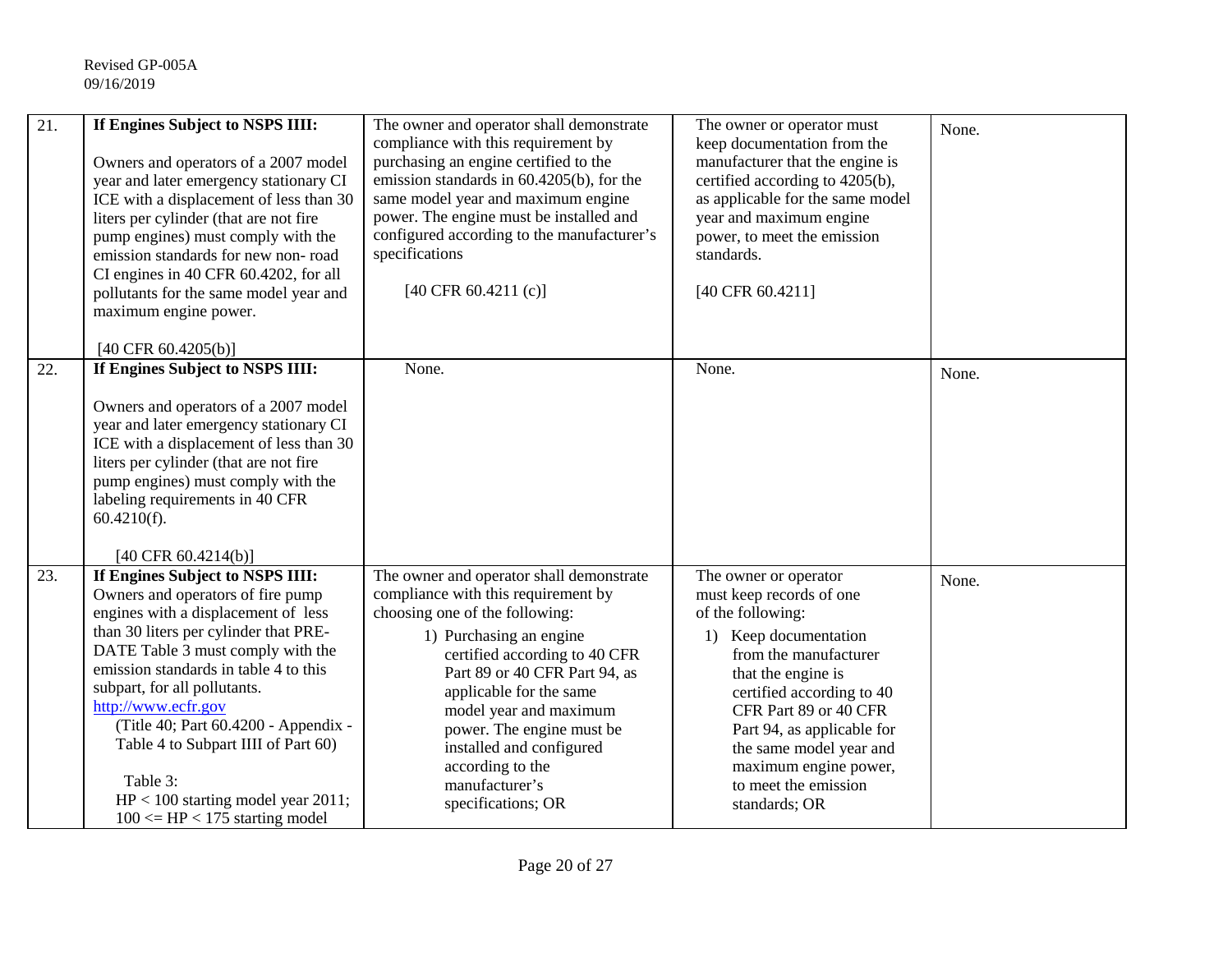|     | year 2010;<br>$175 \leq H$ P $\leq 750$ starting model<br>year 2009;<br>$HP > 750$ starting model year 2008.<br>[40 CFR 60.4205(c)]                                                                                                                                                                                                                                                                                                                                                                                                                                                                    | 2) Keeping records of<br>performance test results for<br>each pollutant for a test<br>conducted on a similar<br>engine. The test must have<br>been conducted using the<br>same methods specified in<br>this subpart and these<br>methods must have been<br>followed correctly; OR<br>3) Keeping records of engine<br>manufacturer data indicating<br>compliance with the<br>standards.<br>[40 CFR 60.4211 (b)] | 2) Keep records of<br>performance test results<br>for each pollutant for a<br>test conducted on a<br>similar engine; OR<br>Keep records of engine<br>3)<br>manufacturer data<br>indicating compliance<br>with the standards.<br>[40 CFR 60.4211]                       |       |
|-----|--------------------------------------------------------------------------------------------------------------------------------------------------------------------------------------------------------------------------------------------------------------------------------------------------------------------------------------------------------------------------------------------------------------------------------------------------------------------------------------------------------------------------------------------------------------------------------------------------------|----------------------------------------------------------------------------------------------------------------------------------------------------------------------------------------------------------------------------------------------------------------------------------------------------------------------------------------------------------------------------------------------------------------|------------------------------------------------------------------------------------------------------------------------------------------------------------------------------------------------------------------------------------------------------------------------|-------|
| 24. | If Engines Subject to NSPS IIII:<br>Owners and operators of fire pump<br>engines with a displacement of less<br>than 30 liters per cylinder that are<br>DATED AFTER Table 3 model years<br>must comply with the emission<br>standards in table 4 to this subpart, for<br>all pollutants.<br>http://www.ecfr.gov<br>(Title 40; Part 60.4200 - Appendix -<br>Table 4 to Subpart IIII of Part 60)<br>Table 3:<br>$HP < 100$ starting model year 2011;<br>$100 \leq H$ P < 175 starting model<br>year 2010;<br>$175 \leq H$ P $\leq 750$ starting model<br>year 2009;<br>HP >750 starting model year 2008. | The owner and operator shall demonstrate<br>compliance with this requirement by<br>purchasing an engine certified to the<br>emission standards in $60.4205(c)$ , for the<br>same model year and NFPA nameplate<br>engine power. The engine must be installed<br>and configured according to the<br>manufacturer's specifications<br>$[40 \text{ CFR } 60.4211 \text{ (c)}]$                                    | The owner or operator must<br>keep documentation from the<br>manufacturer that the engine is<br>certified according to 4205(c),<br>as applicable for the same model<br>year and NFPA nameplate<br>engine power, to meet the<br>emission standards.<br>[40 CFR 60.4211] | None. |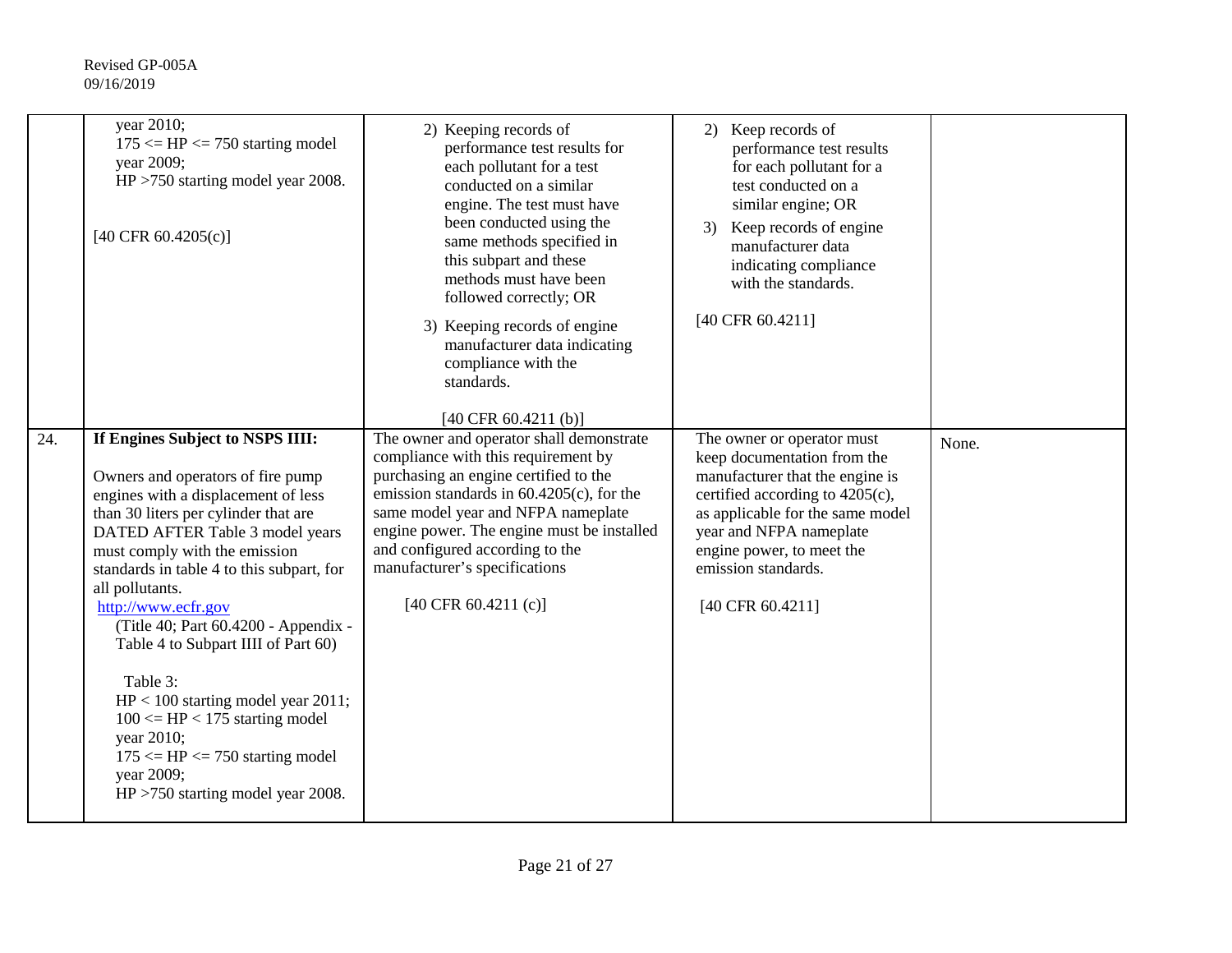|     | [40 CFR 60.4205(c)]                                                                                                                                                                                                                                                                                                                                                                                                                                                                                                                                              |       |       |       |
|-----|------------------------------------------------------------------------------------------------------------------------------------------------------------------------------------------------------------------------------------------------------------------------------------------------------------------------------------------------------------------------------------------------------------------------------------------------------------------------------------------------------------------------------------------------------------------|-------|-------|-------|
| 25. | If Engines Subject to NSPS IIII:<br>Owners or operators of a stationary CI<br>internal combustion engine equipped<br>with a diesel particulate filter shall<br>install a backpressure monitor that<br>notifies the owner or operator when the<br>upper backpressure limit of the engine<br>is approached.<br>[40 CFR $60.4209(b)$ ]                                                                                                                                                                                                                              | None. | None. | None. |
| 26. | If Engines Subject to NSPS IIII:<br>Owners or operators must comply with<br>the emission standards specified in this<br>subpart, and shall do all of the<br>following:<br>Operate and maintain the<br>1.<br>stationary CI internal<br>combustion engine (and<br>control device if any)<br>according to the<br>manufacturer's emission-<br>related written instructions;<br>Change only those<br>2.<br>emission-related settings<br>that are permitted by the<br>manufacturer; and<br>3. Meet the emission limits,<br>as they apply to you.<br>40 CFR 60.4211(a)] | None. | None. | None. |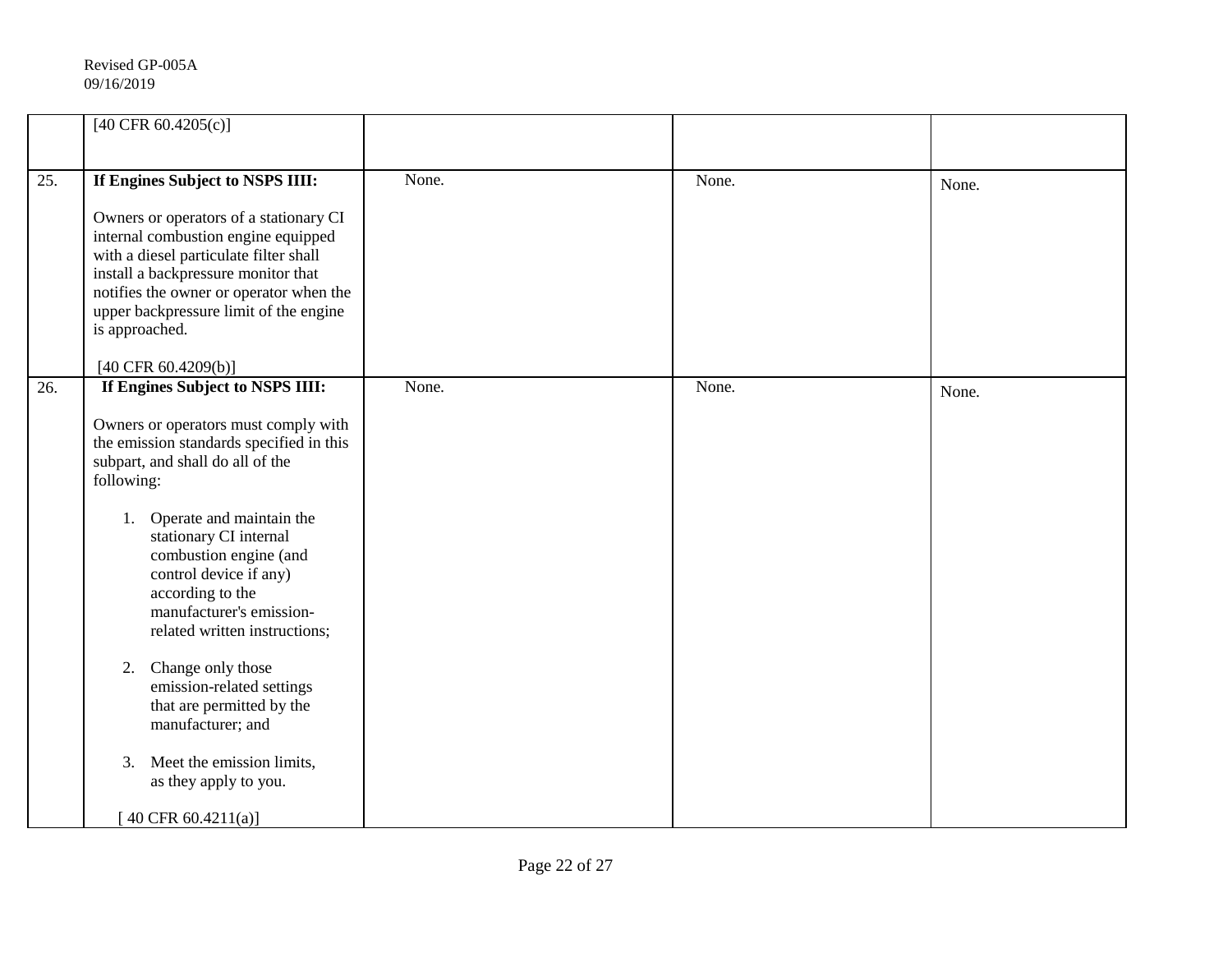| 27. | If Engines Subject to NSPS<br>IIII:                                                                                                                                                                                                                                                                                                                                                   | None. | None.                                                                                                                                                                                                                    | None. |
|-----|---------------------------------------------------------------------------------------------------------------------------------------------------------------------------------------------------------------------------------------------------------------------------------------------------------------------------------------------------------------------------------------|-------|--------------------------------------------------------------------------------------------------------------------------------------------------------------------------------------------------------------------------|-------|
|     | The permittee shall comply with<br>applicable General provisions in<br>40 CFR 60 Subpart A as listed in<br>Table 8 to 40 CFR 60 Subpart<br>IIII.                                                                                                                                                                                                                                      |       |                                                                                                                                                                                                                          |       |
|     | [40 CFR 60.4218]                                                                                                                                                                                                                                                                                                                                                                      |       |                                                                                                                                                                                                                          |       |
| 28. | If Engines Subject to MACT<br><b>ZZZZ</b>                                                                                                                                                                                                                                                                                                                                             | None. | None.                                                                                                                                                                                                                    | None. |
|     | The owner or operator of an<br>existing stationary emergency CI<br>RICE constructed or<br>reconstructed before June 12,<br>2006 located at an area source of<br>HAPs emissions (except for<br>residential, commercial or<br>institutional emergency<br>stationary RICE) shall comply<br>with the MACT requirements<br>specified below in Item #29 to<br>item #37.<br>[40 CFR 63.6585] |       |                                                                                                                                                                                                                          |       |
| 29. | If Engines Subject to MACT<br><b>ZZZZ</b><br>The owner or operator shall<br>change oil and filter every 500<br>hours of operation or annually,<br>whichever comes first; or, the<br>owner or operator have the<br>option to utilize an oil analysis<br>program as described in<br>$63.6625(i)$ .                                                                                      | None. | The owner or operator must<br>keep records of the oil and<br>filter change. Each record<br>must be readily accessible for<br>at least 5 years after the date<br>of each occurrence.<br>${40 \text{ CFR } 63.6655(e)}$ 2] | None. |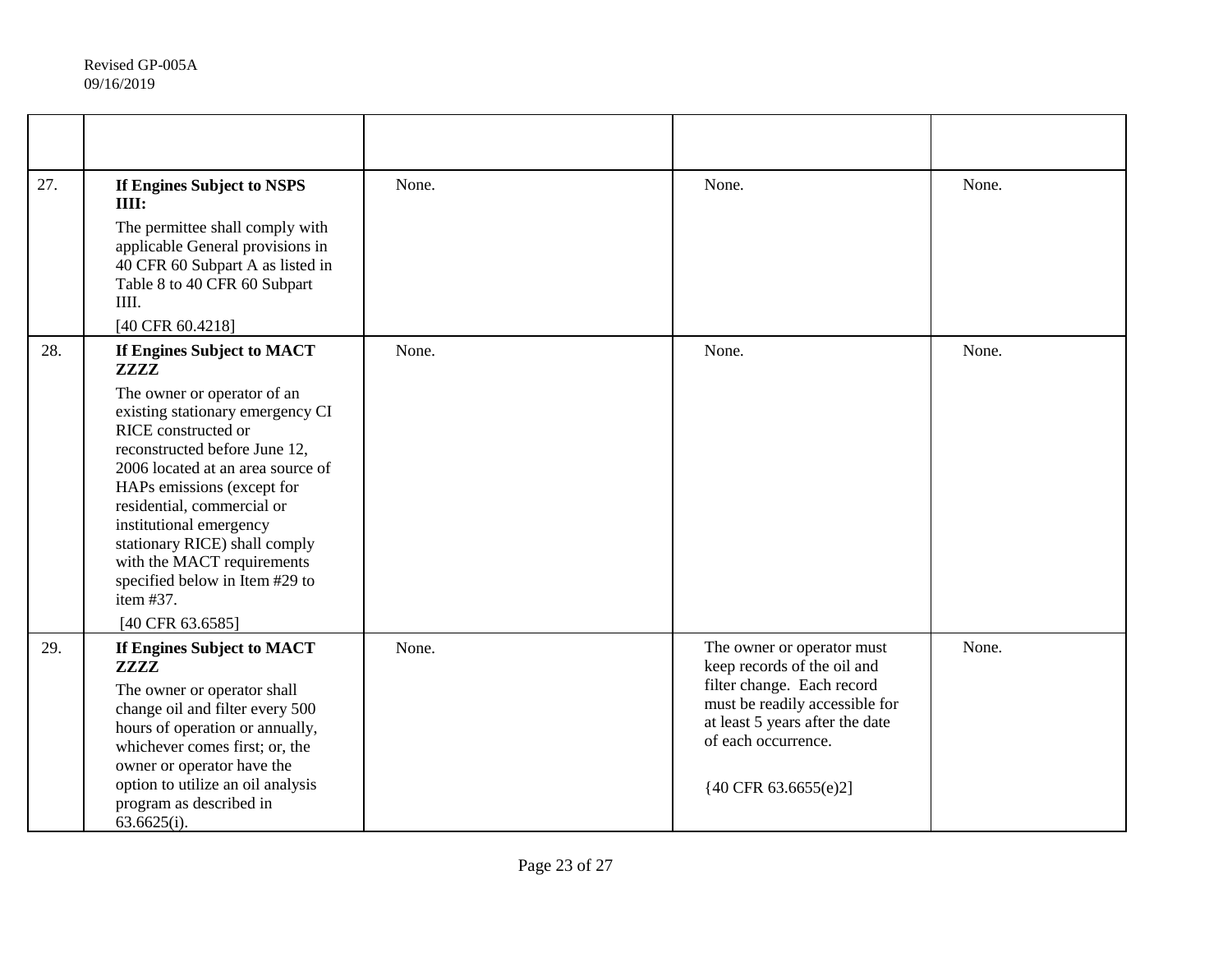| Revised GP-005A<br>09/16/2019  |  |  |
|--------------------------------|--|--|
| $[40 \text{ CFR } 63.6603(a)]$ |  |  |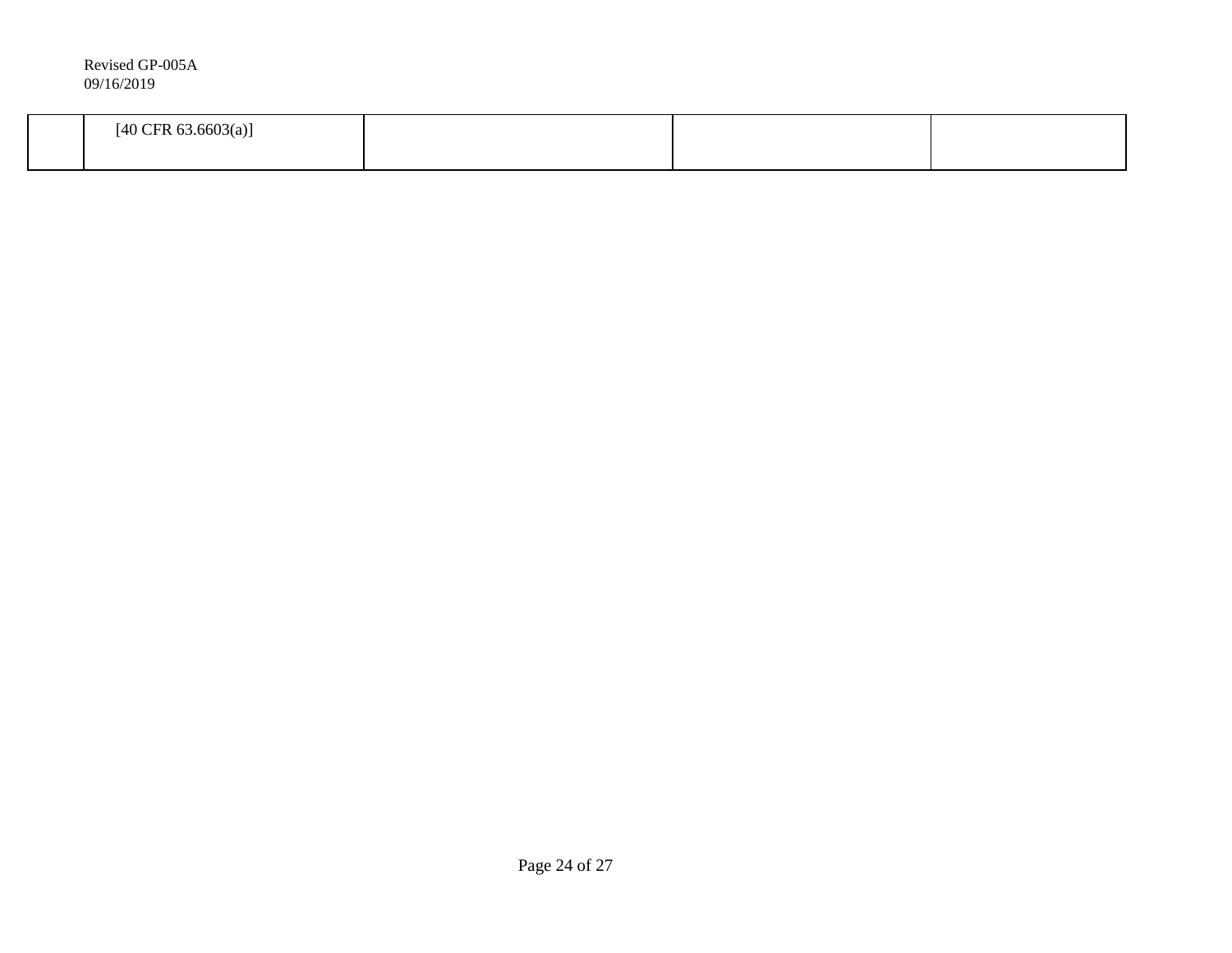| 30. | If Engines Subject to MACT<br><b>ZZZZ</b><br>The owner or operator shall inspect<br>the air cleaner every 1,000 hours of<br>operation or annually, whichever<br>comes first; and replace as<br>necessary.                                 | None. | The owner or operator must<br>keep records of the air<br>cleaner inspections and<br>replacement events. Each<br>record must be readily<br>accessible for at least 5 years<br>after the date of each<br>occurrence.                           | None. |
|-----|-------------------------------------------------------------------------------------------------------------------------------------------------------------------------------------------------------------------------------------------|-------|----------------------------------------------------------------------------------------------------------------------------------------------------------------------------------------------------------------------------------------------|-------|
|     | [40 CFR 63.6603(a)]                                                                                                                                                                                                                       |       | [40 CFR 63.6655(e)2]                                                                                                                                                                                                                         |       |
| 31. | If Engines Subject to MACT<br><i><b>ZZZZ</b></i><br>The owner or operator shall inspect<br>all hoses and belts every 500 hours<br>of operation or annually, whichever<br>comes first, and replace as<br>necessary.<br>[40 CFR 63.6603(a)] | None. | The owner or operator must<br>keep records of the belt and<br>hoses inspection and<br>replacement events. Each<br>record must be readily<br>accessible for at least 5 years<br>after the date of each<br>occurrence.<br>[40 CFR 63.6655(e)2] | None. |
| 32. | If Engines Subject to MACT<br><b>ZZZZ</b>                                                                                                                                                                                                 | None. | None.                                                                                                                                                                                                                                        | None. |
|     | The owner or operator must be in<br>compliance with the operating<br>limitations and other requirements<br>in Subpart ZZZZ of 40 CFR 63 that<br>apply to you at all times.                                                                |       |                                                                                                                                                                                                                                              |       |
|     | [40 CFR 63.6605(a)]                                                                                                                                                                                                                       |       |                                                                                                                                                                                                                                              |       |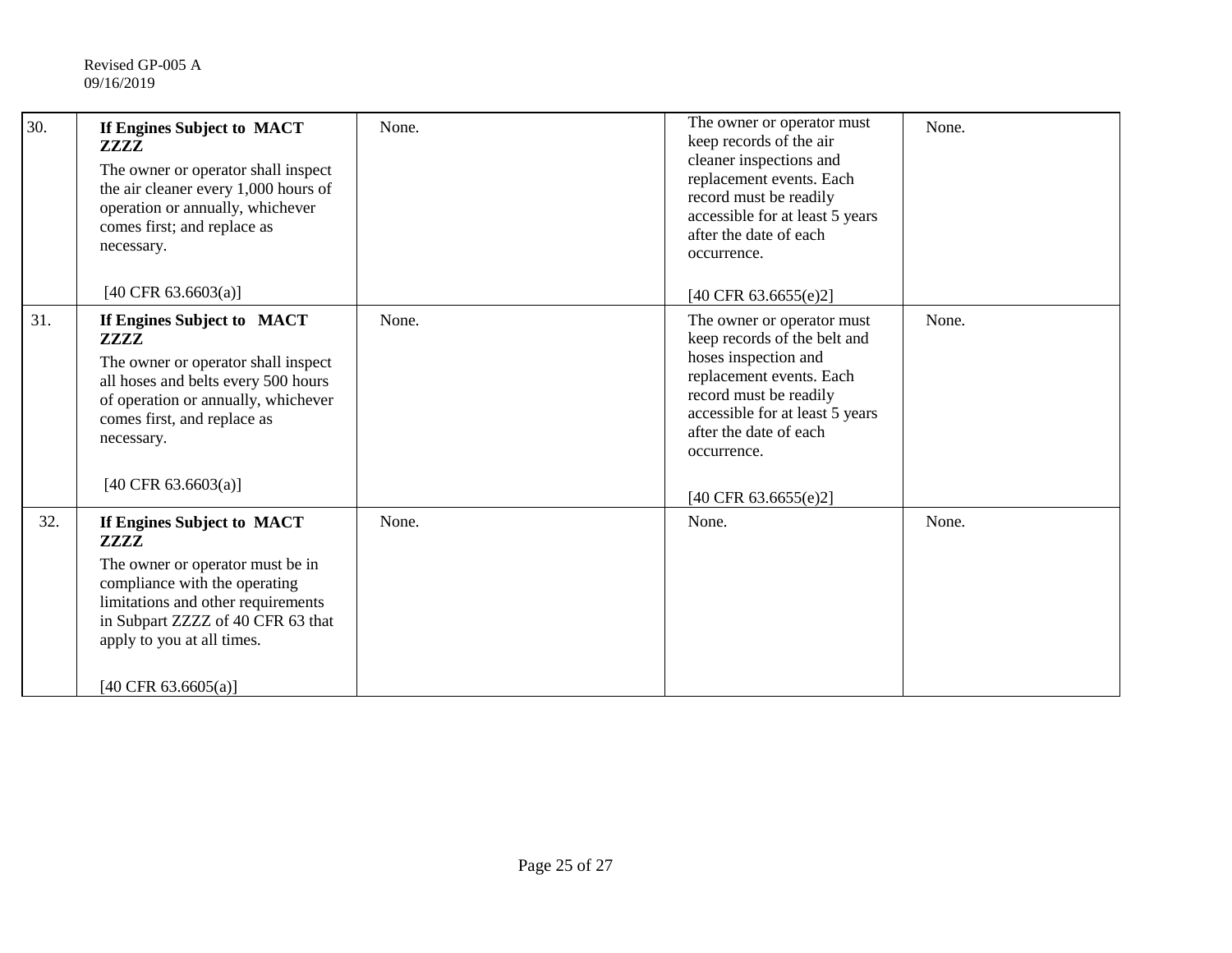| 33. | If Engines Subject to MACT<br><b>ZZZZ</b>                                                                                                                                                                                                                                                                                                                                                                                                                                                                                  | None. | None.                                                                                                                                | None. |
|-----|----------------------------------------------------------------------------------------------------------------------------------------------------------------------------------------------------------------------------------------------------------------------------------------------------------------------------------------------------------------------------------------------------------------------------------------------------------------------------------------------------------------------------|-------|--------------------------------------------------------------------------------------------------------------------------------------|-------|
|     | The owner or operator must<br>operate and maintain a RICE<br>including associated air pollution<br>control equipment and monitoring<br>equipment, in a manner consistent<br>with safety and good air pollution<br>control practices for minimizing<br>emissions.                                                                                                                                                                                                                                                           |       |                                                                                                                                      |       |
| 34. | [40 CFR 63.6605(b)]<br>If Engines Subject to MACT<br><b>ZZZZ</b><br>The owner or operator must<br>operate and maintain the stationary<br>RICE and after-treatment control<br>device (if any) according to the<br>manufacturer's emission-related<br>written instructions, or develop<br>your own maintenance plan which<br>must provide to the extent<br>practicable for the maintenance and<br>operation of the engine in a manner<br>consistent with good air pollution<br>control practice for minimizing<br>emissions. | None. | The owner or operator must<br>keep records of the<br>maintenance procedures for<br>the life of the equipment.<br>[40 CFR 63.6655(d)] | None. |
|     | [40 CFR $63.6625(e)$ ]                                                                                                                                                                                                                                                                                                                                                                                                                                                                                                     |       |                                                                                                                                      |       |